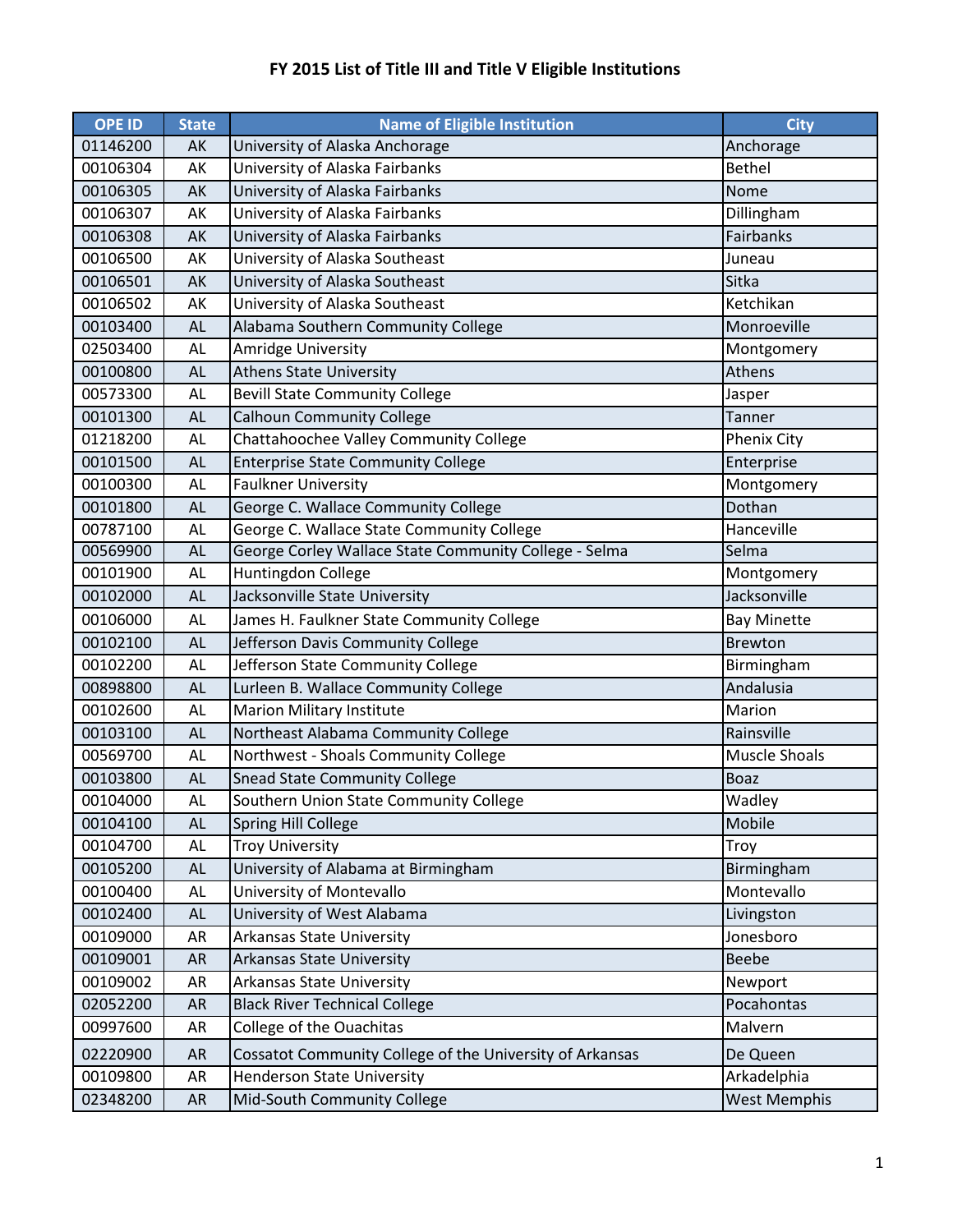| <b>OPE ID</b> | <b>State</b> | <b>Name of Eligible Institution</b>                    | <b>City</b>       |
|---------------|--------------|--------------------------------------------------------|-------------------|
| 01226100      | AR           | North Arkansas College                                 | Harrison          |
| 02087000      | <b>AR</b>    | Ozarka College                                         | Melbourne         |
| 02075300      | AR           | Pulaski Technical College                              | North Little Rock |
| 02111100      | <b>AR</b>    | <b>Rich Mountain Community College</b>                 | Mena              |
| 00110500      | AR           | <b>Shorter College</b>                                 | North Little Rock |
| 02074600      | <b>AR</b>    | South Arkansas Community College                       | El Dorado         |
| 00570700      | AR           | Southeast Arkansas College                             | Pine Bluff        |
| 00773800      | <b>AR</b>    | Southern Arkansas University Tech                      | Camden            |
| 00110100      | AR           | University of Arkansas at Little Rock                  | Little Rock       |
| 02073500      | <b>AR</b>    | University of Arkansas Community College at Batesville | <b>Batesville</b> |
| 00573200      | AR           | University of Arkansas Community College at Hope       | Hope              |
| 00109200      | <b>AR</b>    | University of Central Arkansas                         | Conway            |
| 02199900      | AZ           | American Indian College of the Assemblies of God       | Phoenix           |
| 00107100      | <b>AZ</b>    | Arizona Western College                                | Yuma              |
| 00728300      | AZ           | Central Arizona College                                | Coolidge          |
| 00107200      | <b>AZ</b>    | <b>Cochise College</b>                                 | Douglas           |
| 03100400      | AZ           | Coconino County Community College                      | Flagstaff         |
| 00107300      | <b>ΑΖ</b>    | Eastern Arizona College                                | Thatcher          |
| 03156300      | AZ           | <b>Estrella Mountain Community College</b>             | Avondale          |
| 00830300      | <b>AZ</b>    | GateWay Community College                              | Phoenix           |
| 00107600      | AZ           | <b>Glendale Community College</b>                      | Glendale          |
| 03347300      | <b>ΑΖ</b>    | International Baptist College & Seminary               | Chandler          |
| 00108223      | AZ           | Northern Arizona University                            | Yuma              |
| 01186200      | <b>AZ</b>    | <b>Northland Pioneer College</b>                       | Holbrook          |
| 00107800      | AZ           | Phoenix College                                        | Phoenix           |
| 00726600      | <b>AZ</b>    | Pima County Community College                          | Tucson            |
| 00726601      | AZ           | Pima County Community College                          | Tucson            |
| 00726602      | <b>AZ</b>    | Pima County Community College                          | Tucson            |
| 00726603      | AZ           | Pima County Community College                          | Tucson            |
| 00726616      | AZ           | Pima County Community College                          | Tucson            |
| 00726617      | AZ           | Pima County Community College                          | Tucson            |
| 02065300      | <b>AZ</b>    | Prescott College                                       | Prescott          |
| 00108302      | AZ           | University of Arizona (The)                            | Sierra Vista      |
| 00111100      | CA           | Allan Hancock College                                  | Santa Maria       |
| 00123200      | CA           | American River College                                 | Sacramento        |
| 00111300      | CA           | Antelope Valley College                                | Lancaster         |
| 00111800      | CA           | <b>Bakersfield College</b>                             | Bakersfield       |
| 00111900      | CA           | <b>Barstow Community College</b>                       | Barstow           |
| 02242700      | CA           | <b>Berkeley City College</b>                           | Berkeley          |
| 04161800      | CA           | <b>Brandman University</b>                             | Irvine            |
| 00807300      | CA           | <b>Butte College</b>                                   | Oroville          |
| 00112400      | CA           | Cabrillo College                                       | Aptos             |
| 00114400      | CA           | California State Polytechnic University, Pomona        | Pomona            |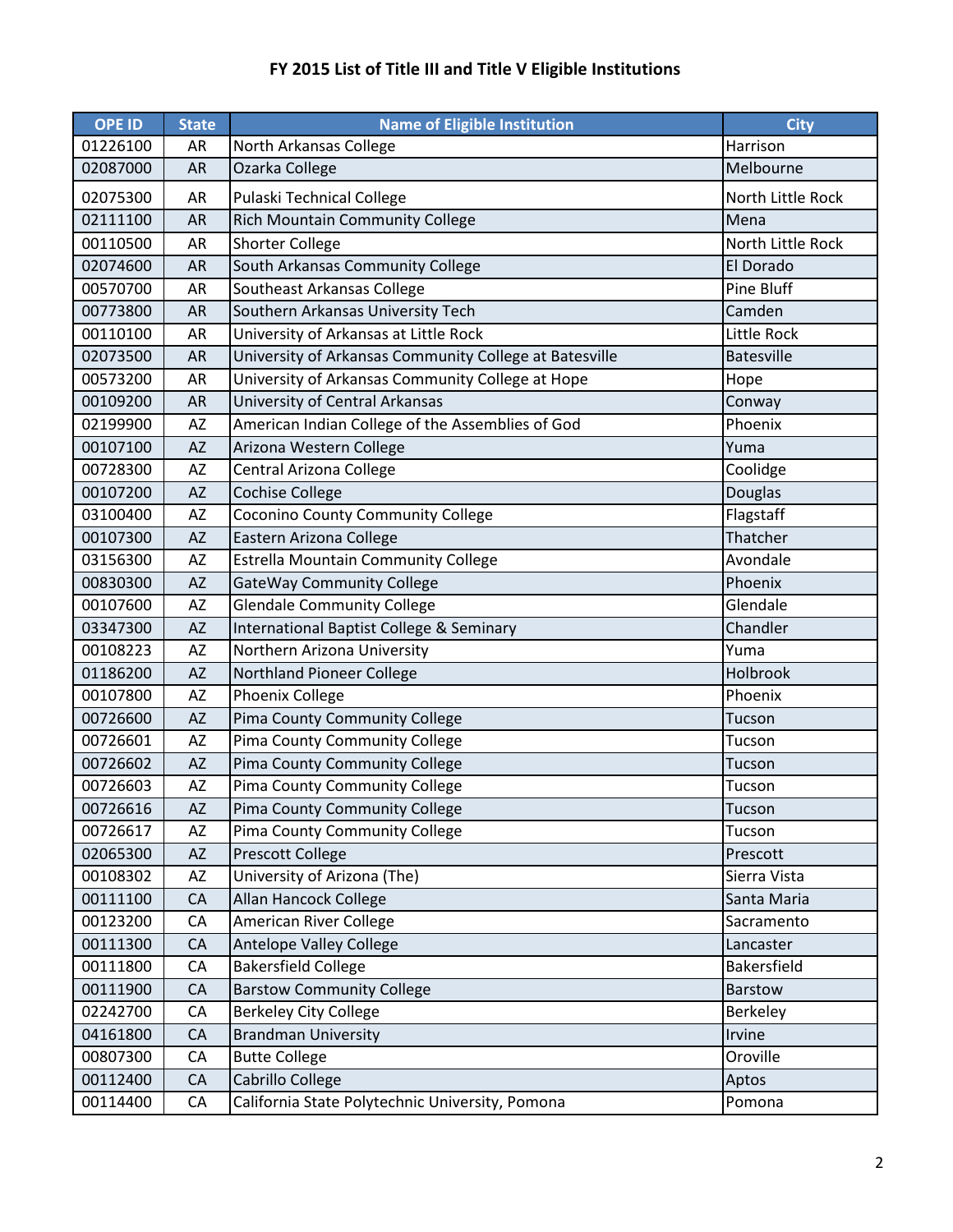| <b>OPE ID</b> | <b>State</b> | <b>Name of Eligible Institution</b>          | <b>City</b>            |
|---------------|--------------|----------------------------------------------|------------------------|
| 00115000      | CA           | California State University - Sacramento     | Sacramento             |
| 03980300      | CA           | California State University Channel Islands  | Camarillo              |
| 00799300      | CA           | California State University, Bakersfield     | <b>Bakersfield</b>     |
| 00114100      | CA           | California State University, Dominguez Hills | Carson                 |
| 00113800      | CA           | California State University, East Bay        | Hayward                |
| 00114700      | CA           | California State University, Fresno          | Fresno                 |
| 00113700      | CA           | California State University, Fullerton       | Fullerton              |
| 00113900      | CA           | California State University, Long Beach      | Long Beach             |
| 00114000      | CA           | California State University, Los Angeles     | Los Angeles            |
| 03260300      | CA           | California State University, Monterey Bay    | Seaside                |
| 00115300      | CA           | California State University, Northridge      | Northridge             |
| 00114200      | CA           | California State University, San Bernardino  | San Bernardino         |
| 03011300      | CA           | California State University, San Marcos      | San Marcos             |
| 00115700      | CA           | California State University, Stanislaus      | Turlock                |
| 00697300      | CA           | Canada College                               | <b>Redwood City</b>    |
| 00116100      | CA           | <b>Cerritos Community College</b>            | Norwalk                |
| 00116200      | CA           | <b>Chabot College</b>                        | Hayward                |
| 00116300      | CA           | <b>Chaffey Community College</b>             | Rancho Cucamonga       |
| 00116600      | CA           | <b>Citrus Community College</b>              | Glendora               |
| 02063500      | CA           | <b>Coastline Community College</b>           | <b>Fountain Valley</b> |
| 00672000      | CA           | College of Alameda                           | Alameda                |
| 00118100      | CA           | College of San Mateo                         | San Mateo              |
| 00890300      | CA           | College of the Canyons                       | Santa Clarita          |
| 00118500      | CA           | College of the Redwoods                      | Eureka                 |
| 00118600      | CA           | College of the Sequoias                      | Visalia                |
| 00118700      | CA           | College of the Siskiyous                     | Weed                   |
| 00770700      | CA           | Columbia College                             | Sonora                 |
| 00119000      | CA           | Contra Costa College                         | San Pablo              |
| 00753600      | CA           | <b>Cosumnes River College</b>                | Sacramento             |
| 00927200      | CA           | Crafton Hills College                        | Yucaipa                |
| 02111300      | CA           | Cuyamaca College                             | El Cajon               |
| 00119300      | CA           | <b>Cypress College</b>                       | Cypress                |
| 00448000      | CA           | De Anza Community College                    | Cupertino              |
| 02226000      | CA           | East Los Angeles College                     | <b>Monterey Park</b>   |
| 00119700      | CA           | El Camino College                            | Torrance               |
| 01245200      | CA           | <b>Evergreen Valley College</b>              | San Jose               |
| 00859700      | CA           | <b>Feather River College</b>                 | Quincy                 |
| 00130700      | CA           | Fresno City College                          | Fresno                 |
| 00125300      | CA           | <b>Fresno Pacific University</b>             | Fresno                 |
| 00120100      | CA           | <b>Fullerton College</b>                     | Fullerton              |
| 00120200      | CA           | Gavilan College                              | Gilroy                 |
| 00120300      | CA           | <b>Glendale Community College</b>            | Glendale               |
| 00120800      | CA           | <b>Grossmont College</b>                     | El Cajon               |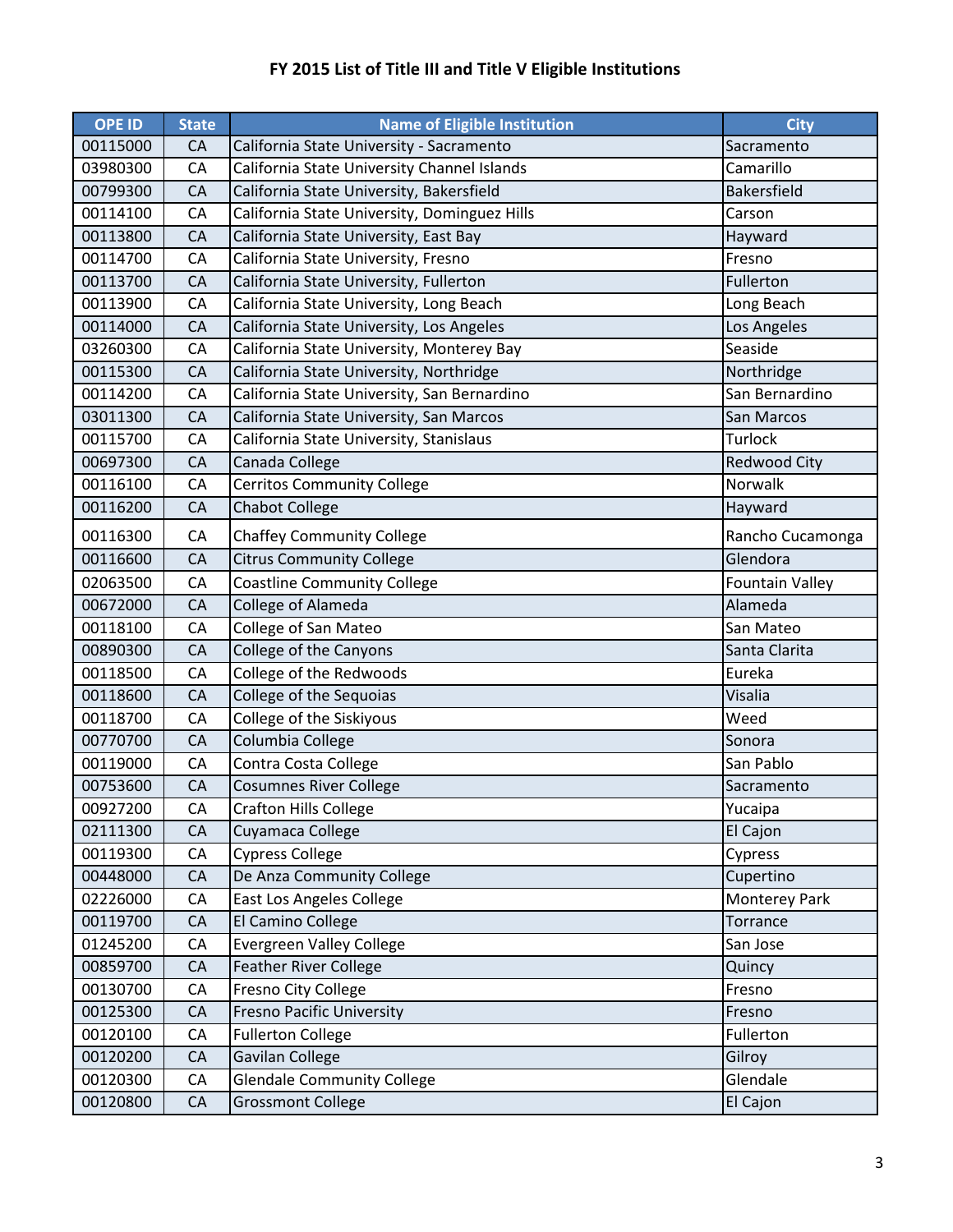| <b>OPE ID</b> | <b>State</b> | <b>Name of Eligible Institution</b> | <b>City</b>           |
|---------------|--------------|-------------------------------------|-----------------------|
| 00120900      | CA           | <b>Hartnell Community College</b>   | Salinas               |
| 00114900      | CA           | <b>Humboldt State University</b>    | Arcata                |
| 00121400      | CA           | <b>Imperial Valley College</b>      | Imperial              |
| 02539500      | CA           | <b>Irvine Valley College</b>        | Irvine                |
| 00448400      | CA           | John F. Kennedy University          | <b>Pleasant Hill</b>  |
| 00121500      | CA           | La Sierra University                | Riverside             |
| 01290700      | CA           | Lake Tahoe Community College        | South Lake Tahoe      |
| 00126600      | CA           | Laney College                       | Oakland               |
| 03035700      | CA           | Las Positas College                 | Livermore             |
| 00121700      | CA           | Lassen College                      | Susanville            |
| 02270600      | CA           | Life Pacific College                | San Dimas             |
| 00121900      | CA           | Long Beach City College             | Long Beach            |
| 00122300      | CA           | Los Angeles City College            | Los Angeles           |
| 00122400      | CA           | Los Angeles Harbor College          | Wilmington            |
| 01255000      | CA           | Los Angeles Mission College         | Sylmar                |
| 00122600      | CA           | Los Angeles Pierce College          | <b>Woodland Hills</b> |
| 00704700      | CA           | Los Angeles Southwest College       | Los Angeles           |
| 00122800      | CA           | Los Angeles Valley College          | <b>Valley Glen</b>    |
| 01034000      | CA           | Los Medanos College                 | Pittsburg             |
| 01047400      | CA           | Marymount California University     | Rancho Palos Verdes   |
| 01167200      | CA           | Mendocino College                   | Ukiah                 |
| 00123700      | CA           | <b>Merced Community College</b>     | Merced                |
| 00126700      | CA           | Merritt College                     | Oakland               |
| 00123800      | CA           | Mills College                       | Oakland               |
| 00123900      | CA           | MiraCosta College                   | Oceanside             |
| 02119100      | CA           | <b>Mission College</b>              | Santa Clara           |
| 00124000      | CA           | Modesto Junior College              | Modesto               |
| 00124200      | CA           | Monterey Peninsula College          | Monterey              |
| 04173500      | CA           | Moreno Valley College               | Moreno Valley         |
| 00124500      | CA           | Mount San Antonio College           | Walnut                |
| 00124300      | CA           | Mount St. Mary's College            | Los Angeles           |
| 00124600      | CA           | Mt. San Jacinto College             | San Jacinto           |
| 00124700      | CA           | Napa Valley College                 | Napa                  |
| 01146000      | CA           | <b>National University</b>          | La Jolla              |
| 04176100      | CA           | Norco College                       | Norco                 |
| 00117900      | CA           | Notre Dame de Namur University      | <b>Belmont</b>        |
| 00448100      | CA           | <b>Ohlone College</b>               | Fremont               |
| 00125000      | CA           | <b>Orange Coast College</b>         | Costa Mesa            |
| 00125100      | CA           | Otis College of Art & Design        | Los Angeles           |
| 01284200      | CA           | <b>Oxnard College</b>               | Oxnard                |
| 00125500      | CA           | Pacific Oaks College                | Pasadena              |
| 00126000      | CA           | Palomar College                     | San Marcos            |
| 00126100      | CA           | Pasadena City College               | Pasadena              |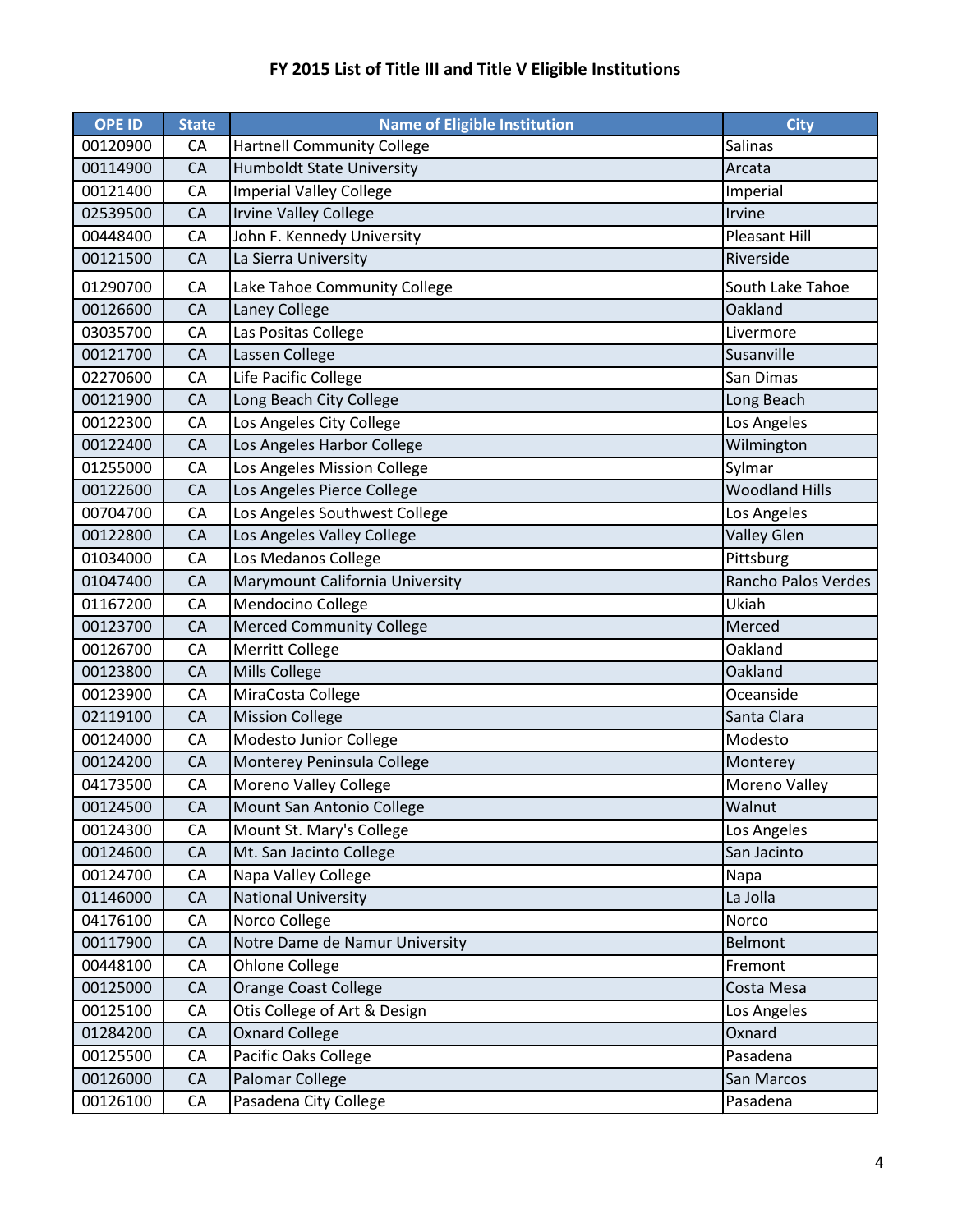| <b>OPE ID</b> | <b>State</b> | <b>Name of Eligible Institution</b>        | <b>City</b>             |
|---------------|--------------|--------------------------------------------|-------------------------|
| 00126800      | CA           | Porterville College                        | Porterville             |
| 00130800      | CA           | <b>Reedley College</b>                     | Reedley                 |
| 00130806      | CA           | <b>Reedley College</b>                     | Fresno                  |
| 00126900      | CA           | Rio Hondo Community College                | Whittier                |
| 00127000      | CA           | <b>Riverside City College</b>              | Riverside               |
| 00123300      | CA           | Sacramento City College                    | Sacramento              |
| 00130200      | CA           | Saint Mary's College of California         | Moraga                  |
| 00127200      | CA           | San Bernardino Valley College              | San Bernardino          |
| 00127300      | CA           | San Diego City College                     | San Diego               |
| 00115100      | CA           | San Diego State University                 | San Diego               |
| 00115400      | CA           | San Francisco State University             | San Francisco           |
| 00128000      | CA           | San Joaquin Delta College                  | Stockton                |
| 00128200      | CA           | San Jose City College                      | San Jose                |
| 00115500      | CA           | San Jose State University                  | San Jose                |
| 00128400      | CA           | Santa Ana College                          | Santa Ana               |
| 00128500      | CA           | Santa Barbara City College                 | Santa Barbara           |
| 00128600      | CA           | Santa Monica College                       | Santa Monica            |
| 00128700      | CA           | Santa Rosa Junior College                  | Santa Rosa              |
| 03695700      | CA           | Santiago Canyon College                    | Orange                  |
| 00771300      | CA           | Skyline College                            | San Bruno               |
| 00129200      | CA           | <b>Solano Community College</b>            | Fairfield               |
| 00129400      | CA           | Southwestern Community College District    | Chula Vista             |
| 04127100      | CA           | University of California, Merced           | Merced                  |
| 00131600      | CA           | University of California, Riverside        | Riverside               |
| 00132000      | CA           | University of California, Santa Barbara    | Santa Barbara           |
| 00132100      | CA           | University of California, Santa Cruz       | Santa Cruz              |
| 00121600      | CA           | University of La Verne                     | La Verne                |
| 00132500      | CA           | University of San Francisco                | San Francisco           |
| 00132900      | CA           | University of the Pacific                  | Stockton                |
| 00129300      | CA           | Vanguard University of Southern California | Costa Mesa              |
| 00133400      | CA           | Ventura College                            | Ventura                 |
| 00134500      | CO           | Adams State University                     | Alamosa                 |
| 00758200      | CO           | <b>Aims Community College</b>              | Greeley                 |
| 00136500      | CO           | Colorado State University-Pueblo           | Pueblo                  |
| 02276900      | CO           | Community College of Aurora                | Aurora                  |
| 00954200      | CO           | Community College of Denver                | Denver                  |
| 00793300      | CO           | Front Range Community College              | Westminster             |
| 00135500      | CO           | <b>Lamar Community College</b>             | Lamar                   |
| 00136000      | CO           | Metropolitan State University of Denver    | Denver                  |
| 00998100      | CO           | <b>Morgan Community College</b>            | Fort Morgan             |
| 02117500      | CO           | Naropa University                          | <b>Boulder</b>          |
| 00889600      | CO           | <b>Pikes Peak Community College</b>        | <b>Colorado Springs</b> |
| 02116300      | CO           | <b>Pueblo Community College</b>            | Pueblo                  |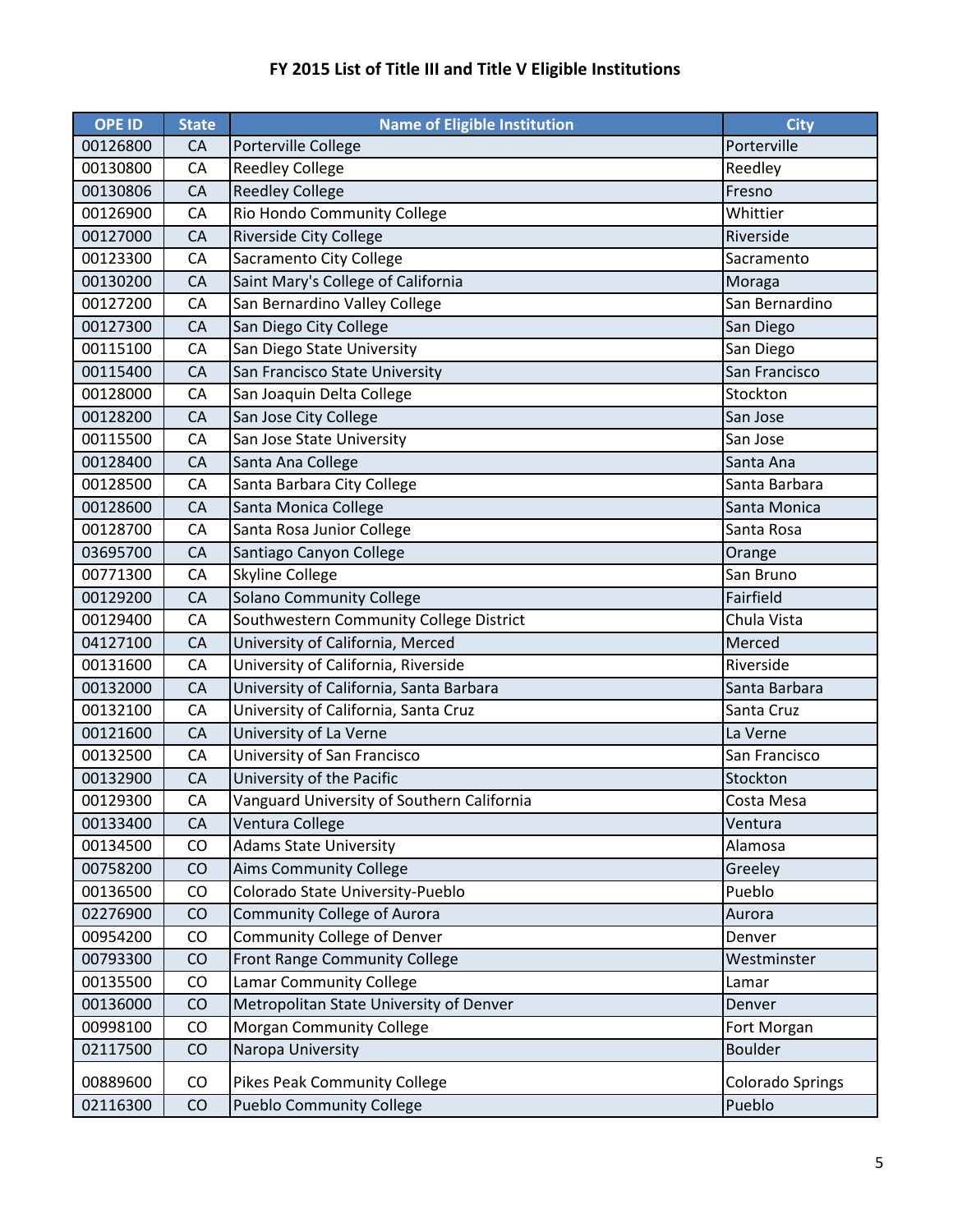| <b>OPE ID</b> | <b>State</b> | <b>Name of Eligible Institution</b>            | <b>City</b>             |
|---------------|--------------|------------------------------------------------|-------------------------|
| 00954300      | <b>CO</b>    | <b>Red Rocks Community College</b>             | Lakewood                |
| 00136800      | CO           | <b>Trinidad State Junior College</b>           | <b>Trinidad</b>         |
| 00450900      | CO           | University of Colorado at Colorado Springs     | <b>Colorado Springs</b> |
| 00137400      | <b>CT</b>    | Albertus Magnus College                        | New Haven               |
| 00763500      | <b>CT</b>    | <b>Capital Community College</b>               | Hartford                |
| 00803700      | <b>CT</b>    | <b>Gateway Community College</b>               | New Haven               |
| 02244900      | CT           | Goodwin College                                | <b>East Hartford</b>    |
| 00451300      | <b>CT</b>    | <b>Housatonic Community College</b>            | Bridgeport              |
| 00698200      | CT           | Naugatuck Valley Community College             | Waterbury               |
| 00139900      | <b>CT</b>    | Norwalk Community College                      | Norwalk                 |
| 00976500      | <b>CT</b>    | Three Rivers Community College                 | Norwich                 |
| 00141600      | <b>CT</b>    | University of Bridgeport                       | Bridgeport              |
| 00146000      | DC           | <b>Trinity College</b>                         | Washington              |
| 00146600      | <b>FL</b>    | <b>Barry University</b>                        | <b>Miami Shores</b>     |
| 00150000      | <b>FL</b>    | <b>Broward College</b>                         | Fort Lauderdale         |
| 00150002      | <b>FL</b>    | <b>Broward College</b>                         | Coconut Creek           |
| 00150003      | <b>FL</b>    | <b>Broward College</b>                         | <b>Pembroke Pines</b>   |
| 00150004      | <b>FL</b>    | <b>Broward College</b>                         | Davie                   |
| 01072401      | <b>FL</b>    | Carlos Albizu University                       | Miami                   |
| 00147200      | FL.          | Chipola College                                | Marianna                |
| 00147100      | <b>FL</b>    | College of Central Florida                     | Ocala                   |
| 00147500      | <b>FL</b>    | Daytona State College                          | Daytona Beach           |
| 00147000      | <b>FL</b>    | Eastern Florida State College                  | Cocoa                   |
| 02151900      | <b>FL</b>    | Everglades College, Inc. dba Keiser University | Fort Lauderdale         |
| 03108500      | <b>FL</b>    | <b>Everglades University</b>                   | <b>Boca Raton</b>       |
| 00148100      | <b>FL</b>    | Florida Atlantic University                    | <b>Boca Raton</b>       |
| 00963500      | <b>FL</b>    | Florida International University               | Miami                   |
| 00148500      | <b>FL</b>    | Florida Keys Community College                 | <b>Key West</b>         |
| 00148400      | FL           | Florida State College at Jacksonville          | Jacksonville            |
| 00149000      | FL           | <b>Gulf Coast State College</b>                | Panama City             |
| 00787000      | FL           | <b>Hillsborough Community College</b>          | Tampa                   |
| 00787001      | FL           | Hillsborough Community College                 | Tampa                   |
| 00787002      | FL           | Hillsborough Community College                 | Tampa                   |
| 00787003      | FL.          | Hillsborough Community College                 | <b>Brandon</b>          |
| 00787004      | FL           | Hillsborough Community College                 | Plant City              |
| 00787005      | FL           | Hillsborough Community College                 | Ruskin                  |
| 03037500      | FL           | <b>Hodges University</b>                       | <b>Naples</b>           |
| 00149300      | FL           | Indian River State College                     | Fort Pierce             |
| 00149700      | <b>FL</b>    | Jones College                                  | Jacksonville            |
| 00150200      | <b>FL</b>    | Lake Sumter State College                      | Leesburg                |
| 00150600      | <b>FL</b>    | Miami Dade College                             | Miami                   |
| 00150601      | FL           | Miami Dade College                             | Miami                   |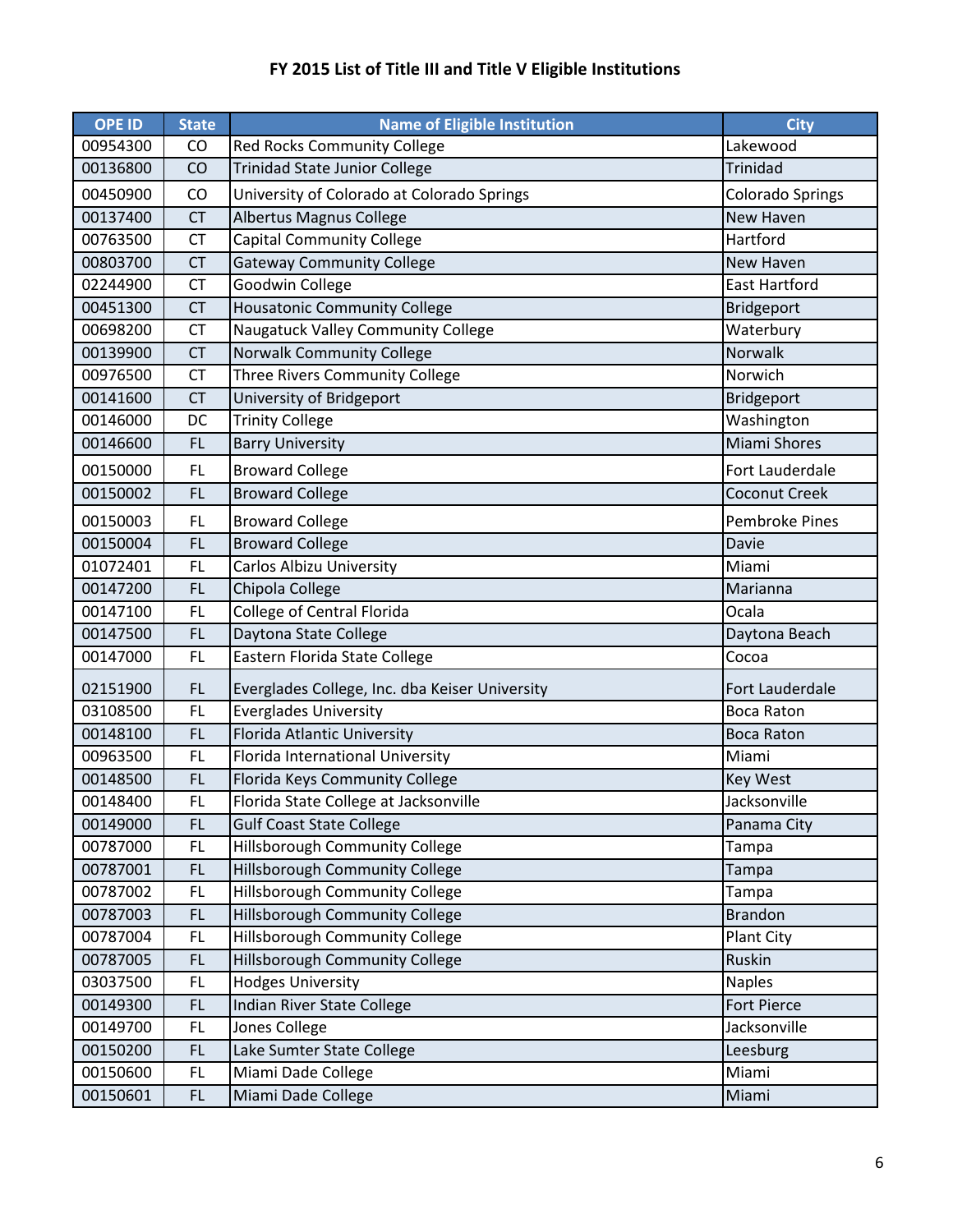| <b>OPE ID</b> | <b>State</b> | <b>Name of Eligible Institution</b>        | <b>City</b>          |
|---------------|--------------|--------------------------------------------|----------------------|
| 00150602      | <b>FL</b>    | Miami Dade College                         | Miami                |
| 00150603      | <b>FL</b>    | Miami Dade College                         | Miami                |
| 00150604      | <b>FL</b>    | Miami Dade College                         | Miami                |
| 00150605      | <b>FL</b>    | Miami Dade College                         | Homestead            |
| 00150606      | <b>FL</b>    | Miami Dade College                         | Miami                |
| 00150607      | <b>FL</b>    | Miami Dade College                         | Hialeah              |
| 00150800      | <b>FL</b>    | North Florida Community College            | Madison              |
| 00150900      | <b>FL</b>    | Nova Southeastern University               | Fort Lauderdale      |
| 00151200      | <b>FL</b>    | Palm Beach State College                   | Lake Worth           |
| 01065200      | <b>FL</b>    | Pasco - Hernando State College             | New Port Richey      |
| 00151300      | <b>FL</b>    | Pensacola State College                    | Pensacola            |
| 00151400      | <b>FL</b>    | <b>Polk State College</b>                  | <b>Winter Haven</b>  |
| 00152300      | <b>FL</b>    | Saint Johns River State College            | Palatka              |
| 00152600      | <b>FL</b>    | Saint Leo University                       | Saint Leo            |
| 00146800      | <b>FL</b>    | <b>Saint Thomas University</b>             | <b>Miami Gardens</b> |
| 00151900      | <b>FL</b>    | Santa Fe College                           | Gainesville          |
| 00152000      | <b>FL</b>    | Seminole State College of Florida          | Sanford              |
| 00152200      | <b>FL</b>    | South Florida State College                | <b>Avon Park</b>     |
| 00152100      | <b>FL</b>    | Southeastern University                    | Lakeland             |
| 00152800      | <b>FL</b>    | St. Petersburg College                     | St. Petersburg       |
| 00150400      | <b>FL</b>    | State College of Florida, Manatee-Sarasota | <b>Bradenton</b>     |
| 00394110      | <b>FL</b>    | Universidad del Este                       | Orlando              |
| 00394111      | <b>FL</b>    | Universidad del Este                       | Miramar              |
| 00394112      | <b>FL</b>    | Universidad del Este                       | Tampa                |
| 01171910      | <b>FL</b>    | Universidad Del Turabo                     | Orlando              |
| 01171913      | <b>FL</b>    | Universidad Del Turabo                     | Miramar              |
| 01171915      | <b>FL</b>    | Universidad Del Turabo                     | Tampa                |
| 02587508      | <b>FL</b>    | Universidad Metropolitana                  | Orlando              |
| 02587509      | <b>FL</b>    | Universidad Metropolitana                  | Miramar              |
| 02587511      | FL           | Universidad Metropolitana                  | Tampa                |
| 02100001      | <b>FL</b>    | Universidad Politecnica de Puerto Rico     | Miami                |
| 02100002      | <b>FL</b>    | Universidad Politecnica de Puerto Rico     | Orlando              |
| 00395500      | <b>FL</b>    | University of West Florida (The)           | Pensacola            |
| 00675000      | <b>FL</b>    | Valencia College                           | Orlando              |
| 00675001      | <b>FL</b>    | Valencia College                           | Orlando              |
| 00675002      | <b>FL</b>    | Valencia College                           | Kissimmee            |
| 00884800      | <b>FL</b>    | <b>Warner University</b>                   | Lake Wales           |
| 01034300      | <b>FM</b>    | College of Micronesia-FSM                  | Kolonia, Pohnpei     |
| 00154100      | GA           | Abraham Baldwin Agricultural College       | Tifton               |
| 00560100      | GA           | <b>Albany Technical College</b>            | Albany               |
| 00154600      | GA           | <b>Armstrong State University</b>          | Savannah             |
| 00560000      | GA           | <b>Athens Technical College</b>            | Athens               |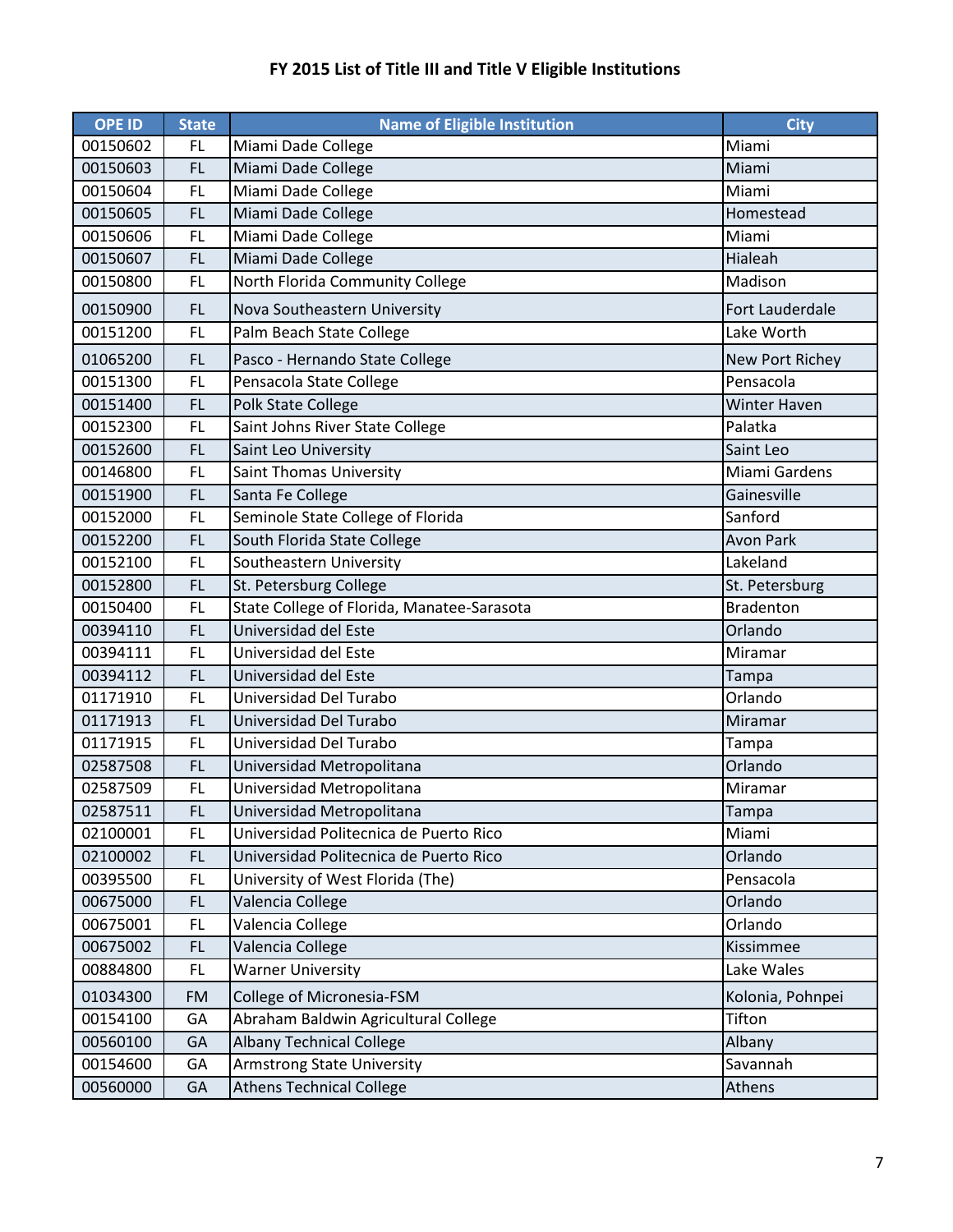| <b>OPE ID</b> | <b>State</b>   | <b>Name of Eligible Institution</b>    | <b>City</b>      |
|---------------|----------------|----------------------------------------|------------------|
| 00854300      | GA             | <b>Atlanta Technical College</b>       | Atlanta          |
| 00559900      | GA             | <b>Augusta Technical College</b>       | Augusta          |
| 01107400      | GA             | <b>Bainbridge State College</b>        | Bainbridge       |
| 00576300      | GA             | Central Georgia Technical College      | Macon            |
| 00562000      | GA             | Chattahoochee Technical College        | Marietta         |
| 00897600      | GA             | <b>Clayton State University</b>        | Morrow           |
| 00551100      | GA             | <b>Coastal Pines Technical College</b> | Waycross         |
| 00155800      | GA             | <b>College of Coastal Georgia</b>      | <b>Brunswick</b> |
| 00156100      | GA             | <b>Columbus State University</b>       | Columbus         |
| 00562400      | GA             | <b>Columbus Technical College</b>      | Columbus         |
| 00395600      | GA             | <b>Dalton State College</b>            | Dalton           |
| 00154300      | GA             | Darton State College                   | Albany           |
| 00157100      | GA             | Georgia Military College               | Milledgeville    |
| 00402400      | GA             | Georgia Northwestern Technical College | Rome             |
| 00156200      | GA             | Georgia Perimeter College              | Decatur          |
| 00562200      | GA             | Georgia Piedmont Technical College     | Clarkston        |
| 00157400      | GA             | Georgia State University               | Atlanta          |
| 02288400      | GA             | <b>Gwinnett Technical College</b>      | Lawrenceville    |
| 00158100      | GA             | Middle Georgia State College           | Macon            |
| 00561900      | GA             | North Georgia Technical College        | Clarkesville     |
| 03155500      | GA             | Oconee Fall Line Technical College     | Sandersville     |
| 03030000      | GA             | Ogeechee Technical College             | Statesboro       |
| 00561800      | GA             | Savannah Technical College             | Savannah         |
| 00561700      | GA             | South Georgia Technical College        | Americus         |
| 00562100      | GA             | Southern Crescent Technical College    | Griffin          |
| 00561500      | GA             | Southwest Georgia Technical College    | Thomasville      |
| 00158500      | GA             | University of North Georgia            | Dahlonega        |
| 00160100      | GA             | University of West Georgia             | Carrollton       |
| 01536100      | GU             | <b>Guam Community College</b>          | Mangilao         |
| 00393500      | GU             | University of Guam                     | Mangilao         |
| 01001000      | HI             | American Samoa Community College       | Pago Pago        |
| 00160500      | H <sub>l</sub> | Chaminade University of Honolulu       | Honolulu         |
| 00525800      | HI             | Hawaii Community College               | Hilo             |
| 00161200      | HI             | Honolulu Community College             | Honolulu         |
| 00161300      | HI             | Kapiolani Community College            | Honolulu         |
| 00161400      | H <sub>l</sub> | Kauai Community College                | Lihue            |
| 00454900      | H <sub>l</sub> | <b>Leeward Community College</b>       | Pearl City       |
| 02107800      | HI             | University of Hawaii - West Oahu       | Kapolei          |
| 00161100      | HI             | University of Hawaii at Hilo           | Hilo             |
| 00161000      | HI             | University of Hawaii at Manoa          | Honolulu         |
| 00161500      | HI             | University of Hawaii Maui College      | Kahului          |
| 03069100      | IA             | Allen College                          | Waterloo         |
| 00396300      | IA             | American Institute of Business         | Des Moines       |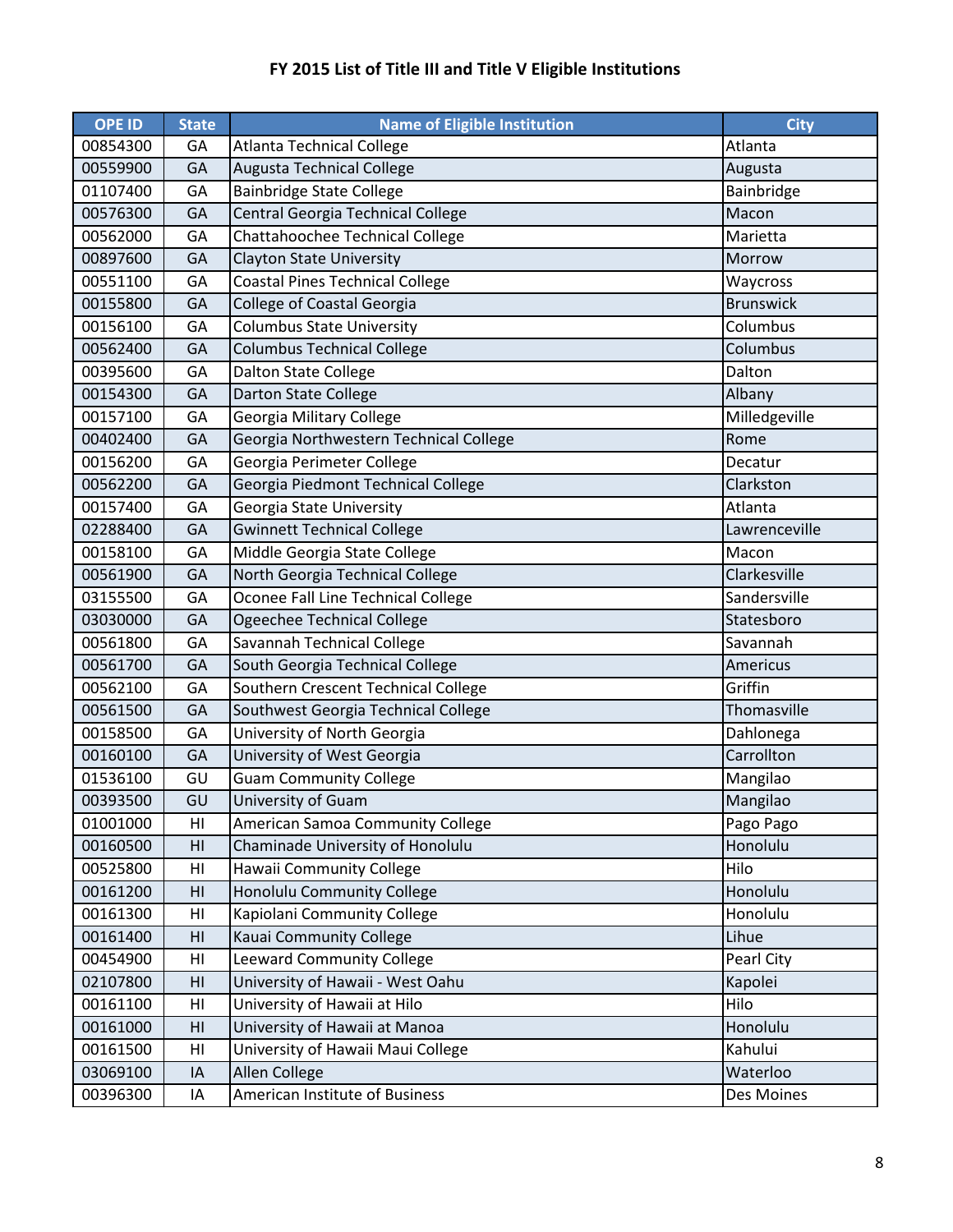| <b>OPE ID</b> | <b>State</b>                      | <b>Name of Eligible Institution</b>                              | <b>City</b>            |
|---------------|-----------------------------------|------------------------------------------------------------------|------------------------|
| 00184600      | IA                                | <b>Briar Cliff University</b>                                    | <b>Sioux City</b>      |
| 00712000      | IA                                | Des Moines Area Community College                                | Ankeny                 |
| 00407500      | IA                                | Eastern Iowa Community College District                          | Davenport              |
| 00186200      | IA                                | <b>Ellsworth Community College</b>                               | <b>Iowa Falls</b>      |
| 00459500      | IA                                | Hawkeye Community College                                        | Waterloo               |
| 00840300      | IA                                | Indian Hills Community College                                   | Ottumwa                |
| 00186500      | IA                                | Iowa Central Community College                                   | Fort Dodge             |
| 00186400      | IA                                | Iowa Lakes Community College                                     | Estherville            |
| 00459800      | IA                                | Iowa Western Community College                                   | <b>Council Bluffs</b>  |
| 00407600      | IA                                | Kirkwood Community College                                       | <b>Cedar Rapids</b>    |
| 01111300      | IA                                | Maharishi University of Management                               | Fairfield              |
| 00187500      | IA                                | Marshalltown Community College                                   | Marshalltown           |
| 00188000      | IA                                | <b>Mount Mercy University</b>                                    | <b>Cedar Rapids</b>    |
| 00187700      | IA                                | North Iowa Area Community College                                | Mason City             |
| 00458700      | IA                                | Northeast Iowa Community College                                 | Calmar                 |
| 00460000      | IA                                | Northwest Iowa Community College                                 | Sheldon                |
| 00188900      | IA                                | Saint Ambrose University                                         | Davenport              |
| 00185700      | IA                                | Southwestern Community College                                   | Creston                |
| 00189100      | IA                                | University of Dubuque                                            | Dubuque                |
| 00161600      | ID                                | <b>Boise State University</b>                                    | <b>Boise</b>           |
| 00161900      | ID                                | College of Southern Idaho                                        | <b>Twin Falls</b>      |
| 04211800      | ID                                | College of Western Idaho                                         | Nampa                  |
| 00163400      | IL                                | <b>Aurora University</b>                                         | Aurora                 |
| 00163800      | IL                                | <b>Black Hawk College</b>                                        | Moline                 |
| 00726500      | IL                                | Carl Sandburg College                                            | Galesburg              |
| 00169400      | IL                                | Chicago State University                                         | Chicago                |
| 00165400      | IL                                | City Colleges of Chicago - Kennedy King College                  | Chicago                |
| 00165000      | IL                                | City Colleges of Chicago - Malcolm X College                     | Chicago                |
| 00164800      | IL                                | City Colleges of Chicago Harry S Truman College                  | Chicago                |
| 00769400      | 1                                 | College of Lake County                                           | Grayslake              |
| 00175000      | IL                                | <b>Dominican University</b>                                      | <b>River Forest</b>    |
| 02168600      | IL                                | <b>East West University</b>                                      | Chicago                |
| 00167400      | $\ensuremath{\mathsf{IL}}\xspace$ | Eastern Illinois University                                      | Charleston             |
| 00167500      | IL                                | <b>Elgin Community College</b>                                   | Elgin                  |
| 00167800      | IL                                | Eureka College                                                   | Eureka                 |
| 00914500      | IL                                | <b>Governors State University</b>                                | <b>University Park</b> |
| 00165200      | IL                                | Harold Washington College                                        | Chicago                |
| 00168800      | IL                                | <b>Illinois College</b>                                          | Jacksonville           |
| 00978600      | IL                                | Illinois Eastern Community Colleges - Lincoln Trail College      | Robinson               |
| 00174200      | IL                                | Illinois Eastern Community Colleges - Olney Central College      | Olney                  |
| 00177900      | IL                                | Illinois Eastern Community Colleges - Wabash Valley College      | Mount Carmel           |
| 02074400      | IL                                | Illinois Eastern Community Colleges - Frontier Community College | Fairfield              |
| 00169100      | $\ensuremath{\mathsf{IL}}\xspace$ | Illinois Institute of Technology                                 | Chicago                |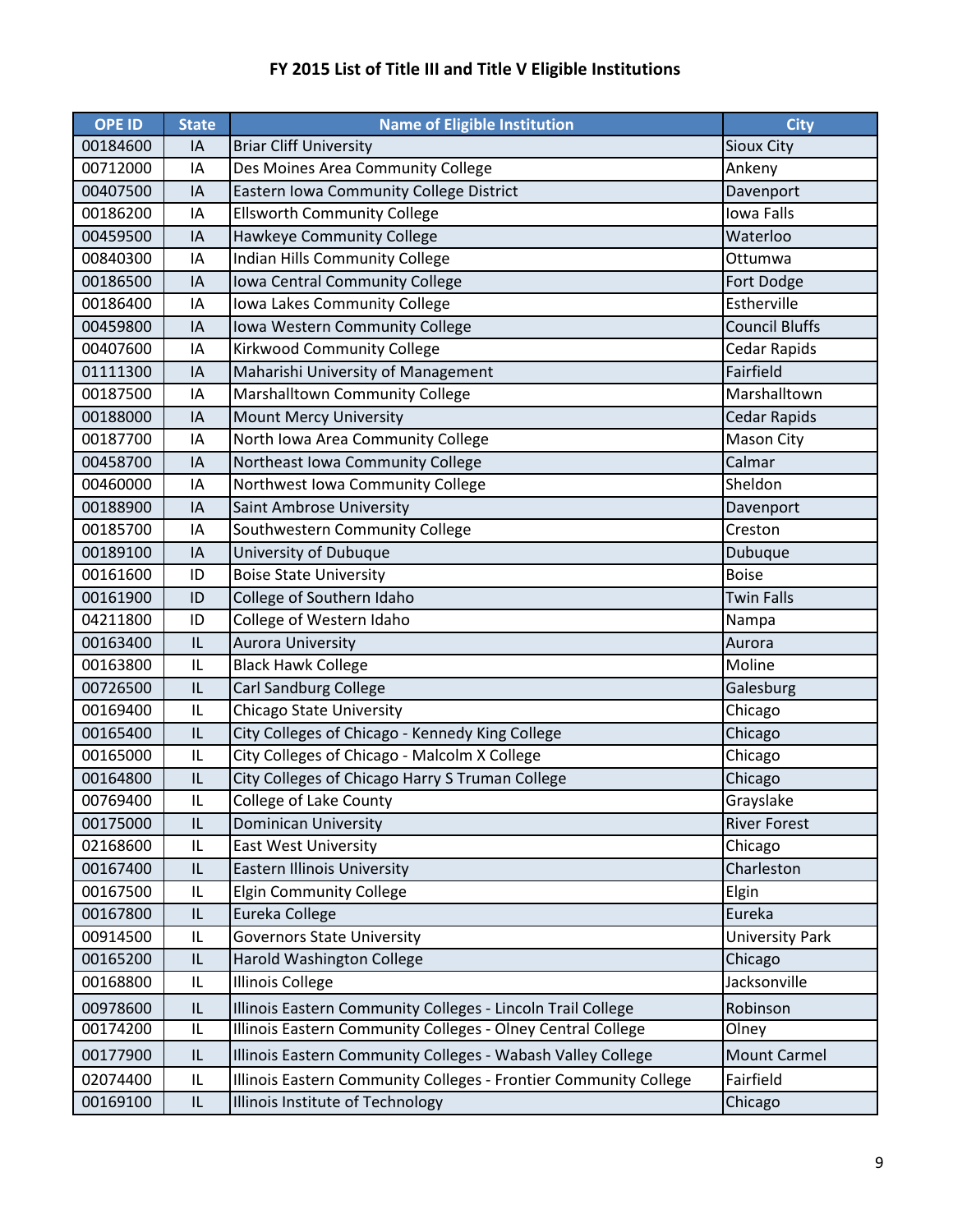| <b>OPE ID</b> | <b>State</b>                      | <b>Name of Eligible Institution</b>                | <b>City</b>        |
|---------------|-----------------------------------|----------------------------------------------------|--------------------|
| 00807600      | IL                                | John A. Logan College                              | Carterville        |
| 01281300      | IL                                | John Wood Community College                        | Quincy             |
| 00169900      | IL                                | Joliet Junior College                              | Joliet             |
| 00769000      | IL                                | Kankakee Community College                         | Kankakee           |
| 00170100      | IL                                | Kaskaskia College                                  | Centralia          |
| 00764400      | IL                                | Lake Land College                                  | Mattoon            |
| 00170700      | IL                                | Lewis University                                   | Romeoville         |
| 00170900      | IL                                | Lincoln College                                    | Lincoln            |
| 00171600      | IL                                | MacCormac College                                  | Chicago            |
| 00171700      | IL                                | MacMurray College                                  | Jacksonville       |
| 00769100      | L                                 | <b>McHenry County College</b>                      | Crystal Lake       |
| 00769200      | IL                                | Moraine Valley Community College                   | <b>Palos Hills</b> |
| 00172800      | IL                                | <b>Morton College</b>                              | Cicero             |
| 00173300      | IL                                | <b>National Louis University</b>                   | Chicago            |
| 00169300      | IL                                | Northeastern Illinois University                   | Chicago            |
| 00989600      | IL                                | <b>Oakton Community College</b>                    | <b>Des Plaines</b> |
| 00976700      | IL                                | Olive-Harvey College                               | Chicago            |
| 00164000      | IL                                | <b>Prairie State College</b>                       | Chicago Heights    |
| 00174500      | IL                                | <b>Quincy University</b>                           | Quincy             |
| 00711900      | IL                                | <b>Rend Lake College</b>                           | Ina                |
| 00164900      | IL                                | Richard J Daley College - City Colleges of Chicago | Chicago            |
| 00174600      | IL                                | Robert Morris University Illinois                  | Chicago            |
| 00174800      | IL                                | <b>Rockford University</b>                         | Rockford           |
| 00174900      | IL                                | <b>Roosevelt University</b>                        | Chicago            |
| 02185400      | IL                                | Saint Augustine College                            | Chicago            |
| 00176800      | IL                                | Saint Xavier University                            | Chicago            |
| 00175200      | IL                                | Sauk Valley Community College                      | Dixon              |
| 00175600      | IL                                | <b>Shimer College</b>                              | Chicago            |
| 00176900      | IL                                | South Suburban College of Cook County              | South Holland      |
| 00175700      | $\sf IL$                          | Southeastern Illinois College                      | Harrisburg         |
| 00177300      | IL                                | <b>Triton College</b>                              | <b>River Grove</b> |
| 00177600      | $\ensuremath{\mathsf{IL}}\xspace$ | University of Illinois at Chicago                  | Chicago            |
| 00177800      | IL                                | VanderCook College of Music                        | Chicago            |
| 00693100      | IL                                | <b>Waubonsee Community College</b>                 | <b>Sugar Grove</b> |
| 00183400      | IN                                | Calumet College of Saint Joseph                    | Whiting            |
| 00180700      | IN                                | Indiana State University                           | <b>Terre Haute</b> |
| 00181100      | IN                                | Indiana University - East                          | Richmond           |
| 00181600      | IN                                | Indiana University - South Bend                    | South Bend         |
| 00991700      | IN                                | Ivy Tech Community College of Indiana              | Indianapolis       |
| 00182100      | IN                                | <b>Marian University</b>                           | Indianapolis       |
| 02140800      | IN                                | <b>Martin University</b>                           | Indianapolis       |
| 00182400      | IN                                | <b>Oakland City University</b>                     | Oakland City       |
| 00183300      | ${\sf IN}$                        | Saint Joseph's College                             | Rensselaer         |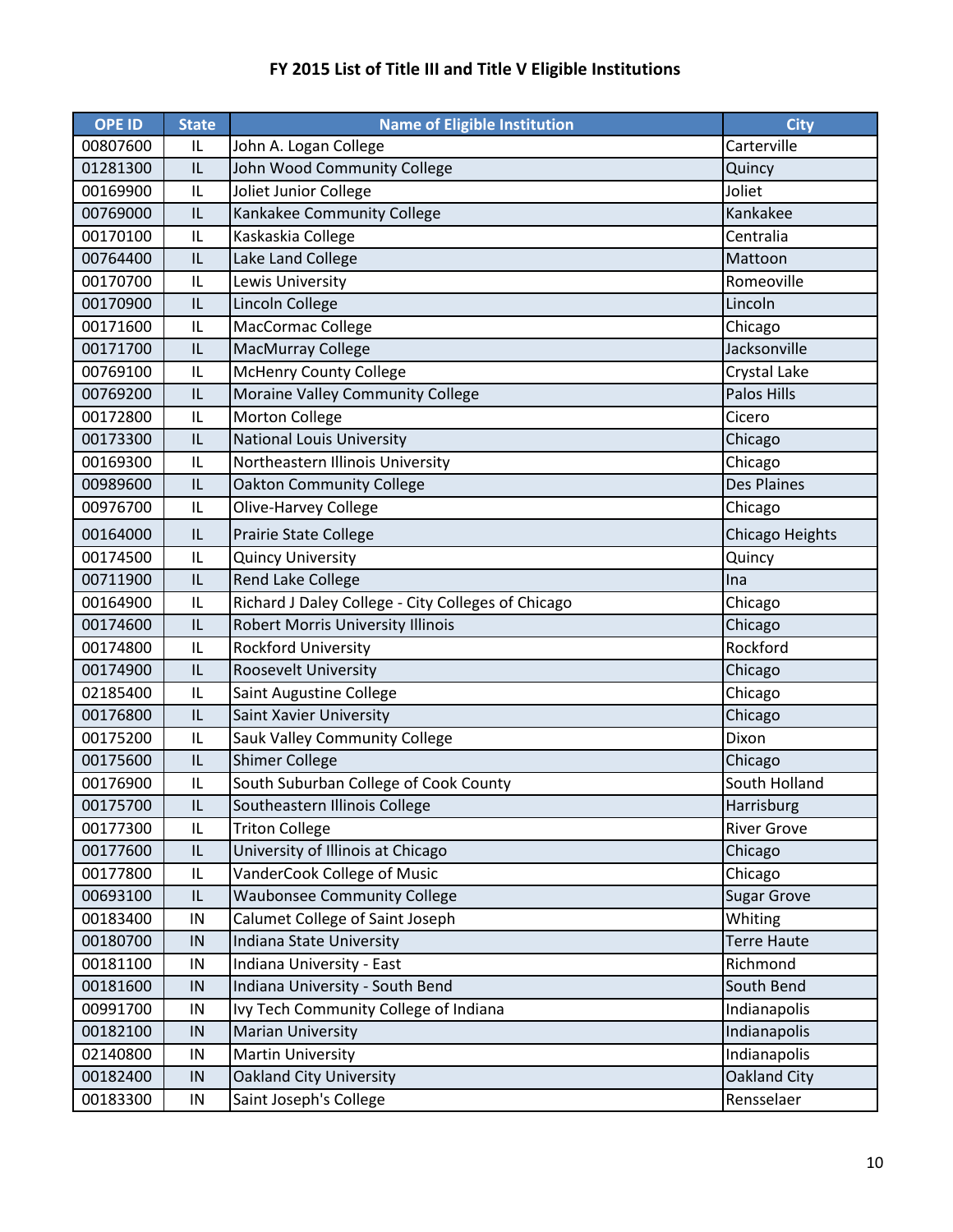| <b>OPE ID</b> | <b>State</b> | Name of Eligible Institution                          | <b>City</b>          |
|---------------|--------------|-------------------------------------------------------|----------------------|
| 00184300      | IN           | <b>Vincennes University</b>                           | <b>Vincennes</b>     |
| 00460800      | KS           | <b>Barton County Community College</b>                | <b>Great Bend</b>    |
| 00190500      | KS           | <b>Bethel College</b>                                 | North Newton         |
| 00190600      | KS           | <b>Butler County Community College</b>                | El Dorado            |
| 00191300      | KS           | Dodge City Community College                          | Dodge City           |
| 00191400      | KS           | Donnelly College                                      | Kansas City          |
| 00526400      | KS           | Flint Hills Technical College                         | Emporia              |
| 00191500      | KS           | Fort Hays State University                            | Hays                 |
| 00191600      | KS           | Fort Scott Community College                          | <b>Fort Scott</b>    |
| 00191900      | KS           | <b>Garden City Community College</b>                  | Garden City          |
| 00192100      | KS           | <b>Highland Community College</b>                     | Highland             |
| 00192300      | KS           | <b>Hutchinson Community College</b>                   | Hutchinson           |
| 00550000      | KS           | Manhattan Area Technical College                      | Manhattan            |
| 00193600      | KS           | Neosho County Community College                       | Chanute              |
| 00526700      | KS           | Northwest Kansas Technical College                    | Goodland             |
| 00193700      | KS           | Ottawa University                                     | Ottawa               |
| 00193800      | KS           | <b>Pratt Community College</b>                        | Pratt                |
| 00194500      | KS           | <b>Sterling College</b>                               | Sterling             |
| 00199000      | KY           | Ashland Community and Technical College               | Ashland              |
| 00199600      | KY           | Big Sandy Community and Technical College             | Prestonburg          |
| 00524400      | KY           | <b>Bluegrass Community &amp; Technical College</b>    | Lexington            |
| 00195800      | KY           | <b>Brescia University</b>                             | Owensboro            |
| 00195900      | KY           | Campbellsville University                             | Campbellsville       |
| 00199100      | KY           | Elizabethtown Community and Technical College         | Elizabethtown        |
| 00527300      | KY           | Gateway Community and Technical College               | Florence             |
| 00696200      | KY           | Hazard Community and Technical College                | Hazard               |
| 00199300      | KY           | <b>Henderson Community College</b>                    | Henderson            |
| 00199400      | KY           | Hopkinsville Community College                        | Hopkinsville         |
| 00696100      | KY           | Jefferson Community and Technical College             | Louisville           |
| 00196500      | KY           | Kentucky Christian University                         | Grayson              |
| 03002100      | KY           | Kentucky Mountain Bible College                       | Jackson              |
| 00196900      | KY           | Kentucky Wesleyan College                             | Owensboro            |
| 00197200      | KY           | Lindsey Wilson College                                | Columbia             |
| 00901000      | KY           | Madisonville Community College                        | Madisonville         |
| 00696000      | KY           | Maysville Community and Technical College             | Maysville            |
| 03034500      | KY           | Owensboro Community & Technical College               | Owensboro            |
| 00199700      | KY           | <b>Somerset Community College</b>                     | Somerset             |
| 00527100      | KY           | Southcentral Kentucky Community and Technical College | <b>Bowling Green</b> |
| 00199800      | KY           | Southeast Kentucky Community and Technical College    | Cumberland           |
| 00196000      | KY           | <b>Spalding University</b>                            | Louisville           |
| 03730300      | LA           | <b>Baton Rouge Community College</b>                  | <b>Baton Rouge</b>   |
| 02055400      | LA           | <b>Bossier Parish Community College</b>               | <b>Bossier City</b>  |
| 00548900      | LA           | Central Louisiana Technical Community College         | Alexandria           |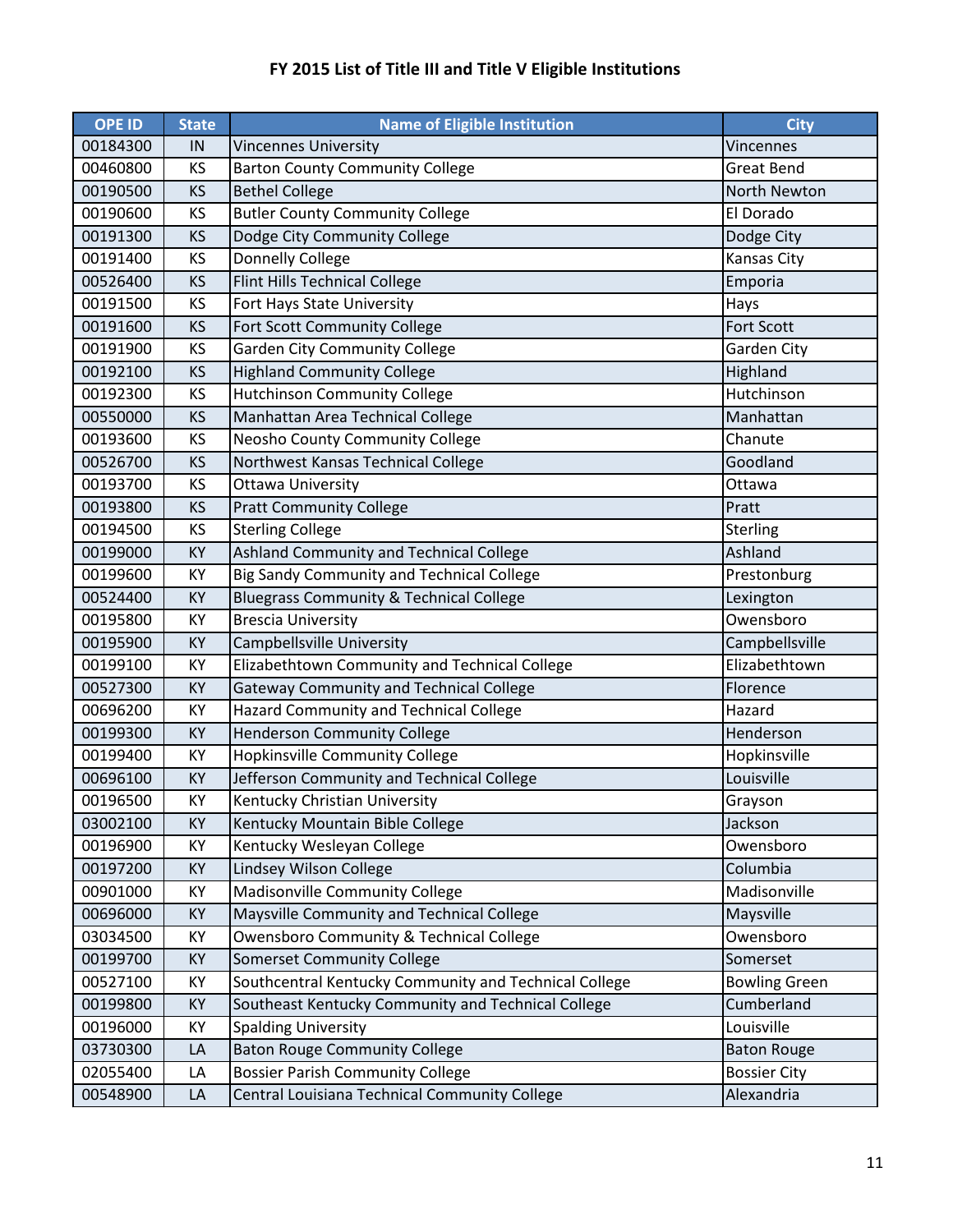| <b>OPE ID</b> | <b>State</b> | <b>Name of Eligible Institution</b>        | <b>City</b>        |
|---------------|--------------|--------------------------------------------|--------------------|
| 00462500      | LA           | Delgado Community College                  | New Orleans        |
| 00576100      | LA           | L. E. Fletcher Technical Community College | Schriever          |
| 04130100      | LA           | Louisiana Delta Community College          | Monroe             |
| 00201100      | LA           | Louisiana State University at Alexandria   | Alexandria         |
| 00201200      | LA           | Louisiana State University at Eunice       | Eunice             |
| 00200500      | LA           | <b>Nicholls State University</b>           | Thibodaux          |
| 00202100      | LA           | Northwestern State University              | Natchitoches       |
| 03106200      | LA           | Our Lady of The Lake College               | <b>Baton Rouge</b> |
| 03956300      | LA           | South Louisiana Community College          | Lafayette          |
| 00202400      | LA           | Southeastern Louisiana University          | Hammond            |
| 00546700      | LA           | <b>SOWELA Technical Community College</b>  | Lake Charles       |
| 00203100      | LA           | University of Louisiana at Lafayette       | Lafayette          |
| 00202000      | LA           | University of Louisiana at Monroe          | Monroe             |
| 00201500      | LA           | University of New Orleans (The)            | <b>New Orleans</b> |
| 00211400      | MA           | American International College             | Springfield        |
| 00211700      | MA           | Anna Maria College                         | Paxton             |
| 00212200      | MA           | <b>Bay Path University</b>                 | Longmeadow         |
| 00215100      | MA           | Benjamin Franklin Institute of Technology  | <b>Boston</b>      |
| 00216700      | MA           | <b>Berkshire Community College</b>         | Pittsfield         |
| 00396600      | MA           | <b>Boston Architectural College</b>        | Boston             |
| 00217600      | MA           | <b>Bristol Community College</b>           | <b>Fall River</b>  |
| 01121000      | MA           | <b>Bunker Hill Community College</b>       | <b>Boston</b>      |
| 02182900      | MA           | Cambridge College                          | Cambridge          |
| 00216800      | MA           | Cape Cod Community College                 | West Barnstable    |
| 00214000      | MA           | College of Our Lady of the Elms            | Chicopee           |
| 00215000      | MA           | <b>Fisher College</b>                      | <b>Boston</b>      |
| 00216900      | MA           | <b>Greenfield Community College</b>        | Greenfield         |
| 00215800      | MA           | Lasell College                             | Newton             |
| 00218700      | MA           | Massachusetts College of Liberal Arts      | North Adams        |
| 00993600      | MA           | Middlesex Community College                | <b>Bedford</b>     |
| 00217200      | МA           | Mount Wachusett Community College          | Gardner            |
| 00217300      | MA           | North Shore Community College              | Danvers            |
| 00217400      | MA           | Northern Essex Community College           | Haverhill          |
| 00217401      | MA           | Northern Essex Community College           | Lawrence           |
| 00220100      | MA           | Pine Manor College                         | Chestnut Hill      |
| 00217500      | MA           | Quinsigamond Community College             | Worcester          |
| 00220600      | MA           | <b>Regis College</b>                       | Weston             |
| 00807800      | <b>MA</b>    | Springfield Technical Community College    | Springfield        |
| 00222200      | MA           | University of Massachusetts - Boston       | <b>Boston</b>      |
| 03130500      | MA           | Urban College of Boston                    | <b>Boston</b>      |
| 00205800      | MD           | Anne Arundel Community College             | Arnold             |
| 00206100      | <b>MD</b>    | <b>Baltimore City Community College</b>    | <b>Baltimore</b>   |
| 00465000      | MD           | Chesapeake College                         | Wye Mills          |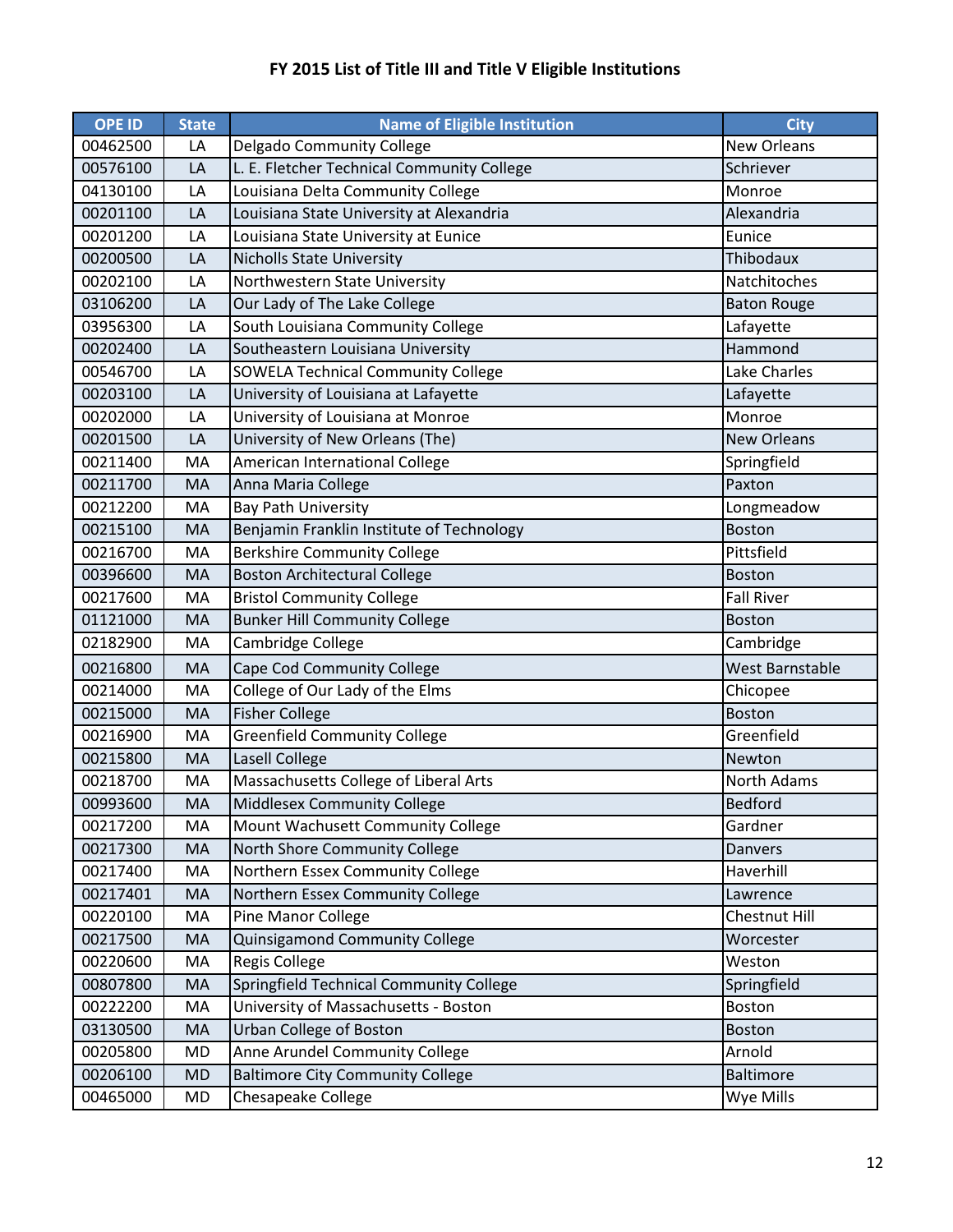| <b>OPE ID</b> | <b>State</b> | <b>Name of Eligible Institution</b>           | <b>City</b>              |
|---------------|--------------|-----------------------------------------------|--------------------------|
| 00206300      | <b>MD</b>    | Community College of Baltimore County         | <b>Baltimore</b>         |
| 00207400      | <b>MD</b>    | Hagerstown Community College                  | Hagerstown               |
| 00691100      | <b>MD</b>    | Montgomery College                            | Rockville                |
| 00208900      | <b>MD</b>    | Prince George's Community College             | Largo                    |
| 02127900      | <b>MD</b>    | Sojourner-Douglass College                    | <b>Baltimore</b>         |
| 00210300      | <b>MD</b>    | University of Maryland, College Park          | <b>College Park</b>      |
| 00206700      | <b>MD</b>    | <b>Washington Adventist University</b>        | <b>Takoma Park</b>       |
| 00527600      | ME           | <b>Central Maine Community College</b>        | Auburn                   |
| 00527700      | <b>ME</b>    | <b>Eastern Maine Community College</b>        | <b>Bangor</b>            |
| 00982600      | <b>ME</b>    | Kennebec Valley Community College             | Fairfield                |
| 00576000      | <b>ME</b>    | Northern Maine Community College              | Presque Isle             |
| 00552500      | ME           | Southern Maine Community College              | South Portland           |
| 00685800      | <b>ME</b>    | <b>Unity College</b>                          | Unity                    |
| 00676000      | ME           | University of Maine - Augusta                 | Augusta                  |
| 00204000      | <b>ME</b>    | University of Maine - Farmington              | Farmington               |
| 00204100      | ME           | University of Maine - Fort Kent               | Fort Kent                |
| 00203300      | <b>ME</b>    | University of Maine - Presque Isle            | Presque Isle             |
| 00923100      | ME           | <b>Washington County Community College</b>    | Calais                   |
| 00223700      | MI           | Alpena Community College                      | Alpena                   |
| 00226100      | MI           | <b>Charles Stewart Mott Community College</b> | Flint                    |
| 00384256      | MI           | Concordia University                          | Ann Arbor                |
| 00224900      | MI           | Davenport University                          | <b>Grand Rapids</b>      |
| 00225100      | MI           | Delta College                                 | <b>University Center</b> |
| 00225900      | MI           | Eastern Michigan University                   | Ypsilanti                |
| 00232200      | MI           | <b>Finlandia University</b>                   | Hancock                  |
| 00226300      | MI           | <b>Glen Oaks Community College</b>            | Centerville              |
| 00226400      | MI           | <b>Gogebic Community College</b>              | Ironwood                 |
| 00226700      | MI           | <b>Grand Rapids Community College</b>         | <b>Grand Rapids</b>      |
| 00227000      | MI           | Henry Ford College                            | Dearborn                 |
| 00227400      | MI           | Jackson College                               | Jackson                  |
| 00694900      | MI           | Kalamazoo Valley Community College            | Kalamazoo                |
| 00227600      | MI           | <b>Kellogg Community College</b>              | <b>Battle Creek</b>      |
| 00717100      | MI           | <b>Kirtland Community College</b>             | Roscommon                |
| 00231100      | MI           | Kuyper College                                | <b>Grand Rapids</b>      |
| 00227700      | MI           | Lake Michigan College                         | <b>Benton Harbor</b>     |
| 00227800      | MI           | Lansing Community College                     | Lansing                  |
| 00890600      | MI           | <b>Macomb Community College</b>               | Warren                   |
| 00228200      | MI           | <b>Madonna University</b>                     | Livonia                  |
| 00228400      | MI           | Marygrove College                             | Detroit                  |
| 00676800      | MI           | Mid Michigan Community College                | Harrison                 |
| 00229400      | MI           | Monroe County Community College               | Monroe                   |
| 00229700      | MI           | Muskegon Community College                    | Muskegon                 |
| 00229900      | MI           | North Central Michigan College                | Petoskey                 |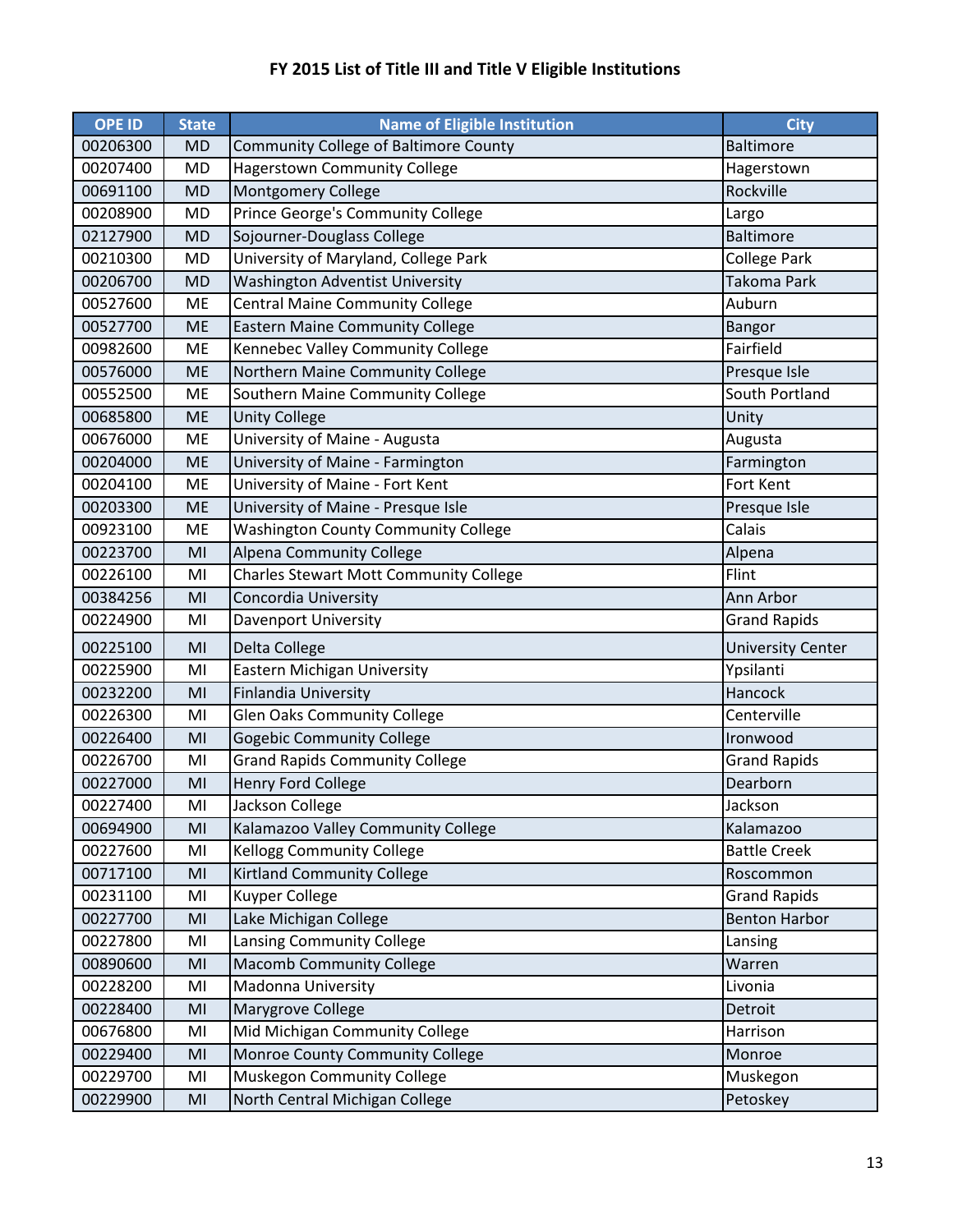| <b>OPE ID</b> | <b>State</b> | <b>Name of Eligible Institution</b>                  | <b>City</b>          |
|---------------|--------------|------------------------------------------------------|----------------------|
| 00230200      | MI           | Northwestern Michigan College                        | <b>Traverse City</b> |
| 00231700      | MI           | Southwestern Michigan College                        | Dowagiac             |
| 00231000      | MI           | St. Clair County Community College                   | Port Huron           |
| 00232300      | MI           | University of Detroit Mercy                          | Detroit              |
| 00232800      | MI           | <b>Washtenaw Community College</b>                   | Ann Arbor            |
| 00923000      | MI           | Wayne County Community College District              | Detroit              |
| 00233200      | MN           | Anoka-Ramsey Community College                       | Coon Rapids          |
| 00233600      | <b>MN</b>    | <b>Bemidji State University</b>                      | Bemidji              |
| 00233900      | MN           | <b>Central Lakes College</b>                         | <b>Brainerd</b>      |
| 01054600      | <b>MN</b>    | <b>Century College</b>                               | White Bear Lake      |
| 01040200      | MN           | Dakota County Technical College                      | Rosemount            |
| 00464100      | <b>MN</b>    | Dunwoody College of Technology                       | Minneapolis          |
| 00974000      | MN           | <b>Inver Hills Community College</b>                 | Inver Grove Heights  |
| 00575700      | <b>MN</b>    | Lake Superior College                                | <b>Duluth</b>        |
| 00239300      | MN           | Minnesota State College - Southeast Technical        | Winona               |
| 00795400      | <b>MN</b>    | Normandale Community College                         | Bloomington          |
| 00237000      | MN           | North Hennepin Community College                     | <b>Brooklyn Park</b> |
| 00553500      | <b>MN</b>    | Pine Technical and Community College                 | Pine City            |
| 00233500      | MN           | <b>Riverland Community College</b>                   | Austin               |
| 00237300      | <b>MN</b>    | Rochester Community and Technical College            | Rochester            |
| 00553300      | MN           | Saint Paul College - A Community & Technical College | St Paul              |
| 00553400      | <b>MN</b>    | St. Cloud Technical and Community College            | <b>St Cloud</b>      |
| 00238900      | MN           | University of Minnesota - Morris                     | Morris               |
| 00245600      | <b>MO</b>    | Columbia College                                     | Columbia             |
| 00245900      | <b>MO</b>    | Crowder College                                      | Neosho               |
| 00886200      | <b>MO</b>    | <b>East Central College</b>                          | Union                |
| 00246400      | <b>MO</b>    | <b>Fontbonne University</b>                          | Saint Louis          |
| 00246800      | <b>MO</b>    | Jefferson College                                    | Hillsboro            |
| 00248400      | MO           | Metropolitan Community College                       | Kansas City          |
| 00248444      | <b>MO</b>    | Metropolitan Community College                       | Lees Summit          |
| 00248445      | MO           | <b>Metropolitan Community College</b>                | Independence         |
| 00248447      | <b>MO</b>    | <b>Metropolitan Community College</b>                | <b>Kansas City</b>   |
| 00248600      | MO           | Mineral Area College                                 | Park Hills           |
| 00754000      | <b>MO</b>    | <b>Missouri Baptist University</b>                   | Saint Louis          |
| 00248800      | MO           | Missouri Southern State University                   | Joplin               |
| 00250300      | <b>MO</b>    | Missouri State University                            | Springfield          |
| 03106000      | MO           | Missouri State University - West Plains              | <b>West Plains</b>   |
| 00249000      | <b>MO</b>    | Missouri Western State University                    | Saint Joseph         |
| 00249100      | MO           | Moberly Area Community College                       | Moberly              |
| 00251400      | <b>MO</b>    | North Central Missouri College                       | Trenton              |
| 03083000      | MO           | <b>Ozarks Technical Community College</b>            | Springfield          |
| 01250000      | <b>MO</b>    | <b>Ranken Technical College</b>                      | Saint Louis          |
| 00247100      | MO           | Saint Louis Community College                        | Saint Louis          |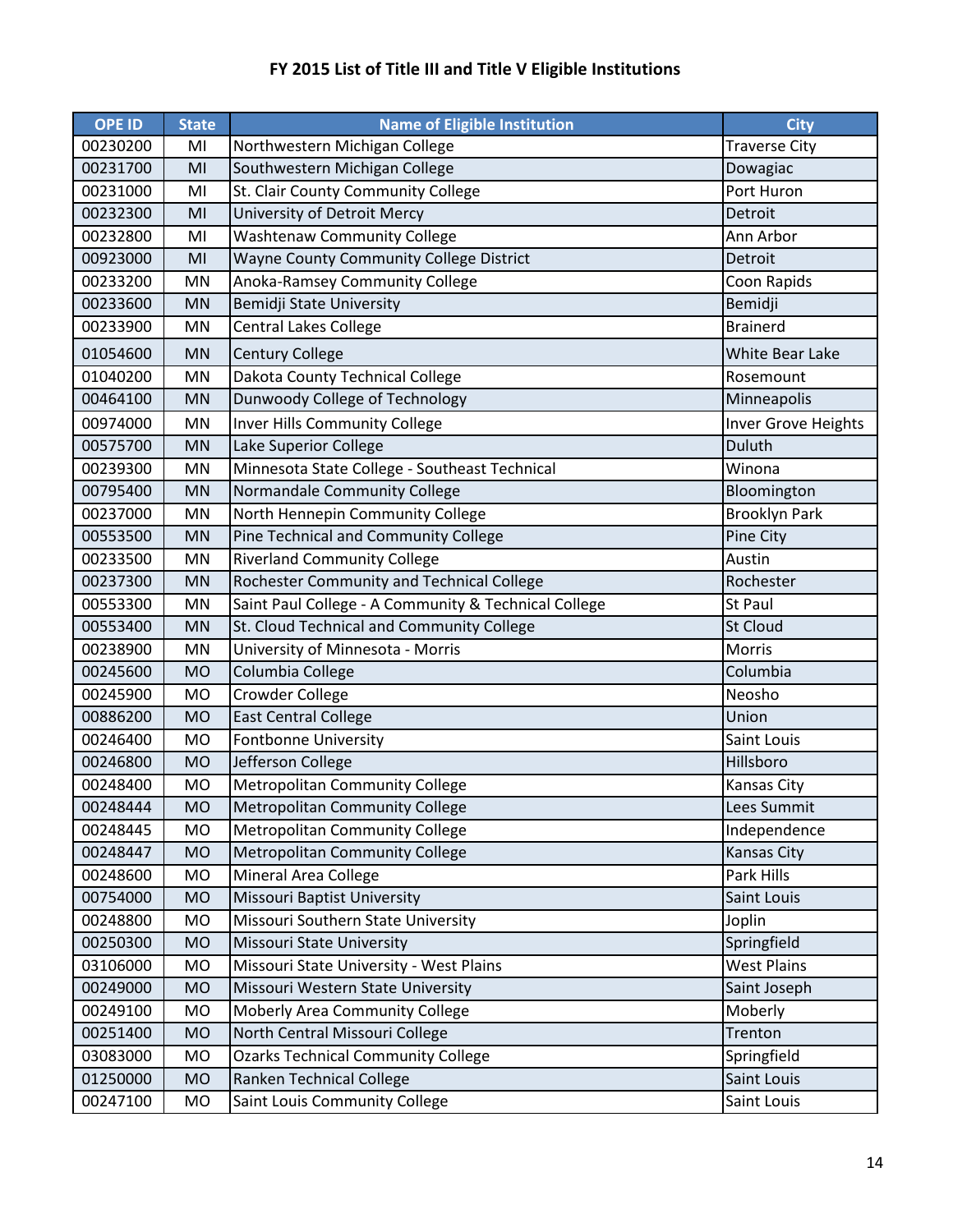| <b>OPE ID</b> | <b>State</b> | <b>Name of Eligible Institution</b>            | <b>City</b>          |
|---------------|--------------|------------------------------------------------|----------------------|
| 00250100      | <b>MO</b>    | Southeast Missouri State University            | Cape Girardeau       |
| 00808000      | <b>MO</b>    | <b>State Fair Community College</b>            | Sedalia              |
| 00471300      | <b>MO</b>    | Three Rivers Community College                 | Poplar Bluff         |
| 00251900      | <b>MO</b>    | University of Missouri - Saint Louis           | St. Louis            |
| 03033000      | <b>MP</b>    | Northern Marianas College                      | Saipan               |
| 00239700      | <b>MS</b>    | <b>Belhaven University</b>                     | Jackson              |
| 00239800      | <b>MS</b>    | <b>Blue Mountain College</b>                   | <b>Blue Mountain</b> |
| 00240200      | <b>MS</b>    | Copiah-Lincoln Community College               | Wesson               |
| 00240400      | <b>MS</b>    | <b>East Central Community College</b>          | Decatur              |
| 00240500      | <b>MS</b>    | East Mississippi Community College             | Scooba               |
| 00240700      | <b>MS</b>    | <b>Hinds Community College</b>                 | Raymond              |
| 00240800      | <b>MS</b>    | <b>Holmes Community College</b>                | Goodman              |
| 00240900      | <b>MS</b>    | Itawamba Community College                     | Fulton               |
| 00241100      | <b>MS</b>    | Jones County Junior College                    | Ellisville           |
| 00241500      | <b>MS</b>    | Mississippi College                            | Clinton              |
| 00241600      | <b>MS</b>    | Mississippi Delta Community College            | Moorhead             |
| 00241700      | <b>MS</b>    | Mississippi Gulf Coast Community College       | Perkinston           |
| 00242200      | <b>MS</b>    | Mississippi University for Women               | Columbus             |
| 00242600      | <b>MS</b>    | Northeast Mississippi Community College        | Booneville           |
| 00243600      | <b>MS</b>    | Southwest Mississippi Community College        | Summit               |
| 00757000      | MT           | Helena College University of Montana           | Helena               |
| 00253000      | MT           | Montana State University - Billings            | <b>Billings</b>      |
| 00253300      | MT           | Montana State University - Northern            | Havre                |
| 00253200      | MT           | Montana State University Bozeman               | Bozeman              |
| 00252700      | MT           | University of Great Falls                      | <b>Great Falls</b>   |
| 00546300      | <b>NC</b>    | <b>Alamance Community College</b>              | Graham               |
| 00403300      | <b>NC</b>    | Asheville Buncombe Technical Community College | Asheville            |
| 00290800      | <b>NC</b>    | <b>Barton College</b>                          | Wilson               |
| 00855800      | <b>NC</b>    | <b>Beaufort County Community College</b>       | Washington           |
| 00798700      | <b>NC</b>    | <b>Bladen Community College</b>                | Dublin               |
| 00291200      | <b>NC</b>    | <b>Brevard College</b>                         | <b>Brevard</b>       |
| 02170700      | NC           | <b>Brunswick Community College</b>             | <b>Bolivia</b>       |
| 00532000      | <b>NC</b>    | Cape Fear Community College                    | Wilmington           |
| 00808100      | NC           | <b>Carteret Community College</b>              | Morehead City        |
| 00531800      | <b>NC</b>    | Catawba Valley Community College               | Hickory              |
| 00544900      | NC           | Central Carolina Community College             | Sanford              |
| 00291500      | <b>NC</b>    | Central Piedmont Community College             | Charlotte            |
| 00808200      | NC           | <b>Cleveland Community College</b>             | Shelby               |
| 00291700      | NC           | College of the Albemarle                       | Elizabeth City       |
| 00679900      | NC           | <b>Craven Community College</b>                | New Bern             |
| 00291900      | NC           | Davidson County Community College              | Thomasville          |
| 00544800      | NC           | Durham Technical Community College             | Durham               |
| 00885500      | NC           | <b>Edgecombe Community College</b>             | Tarboro              |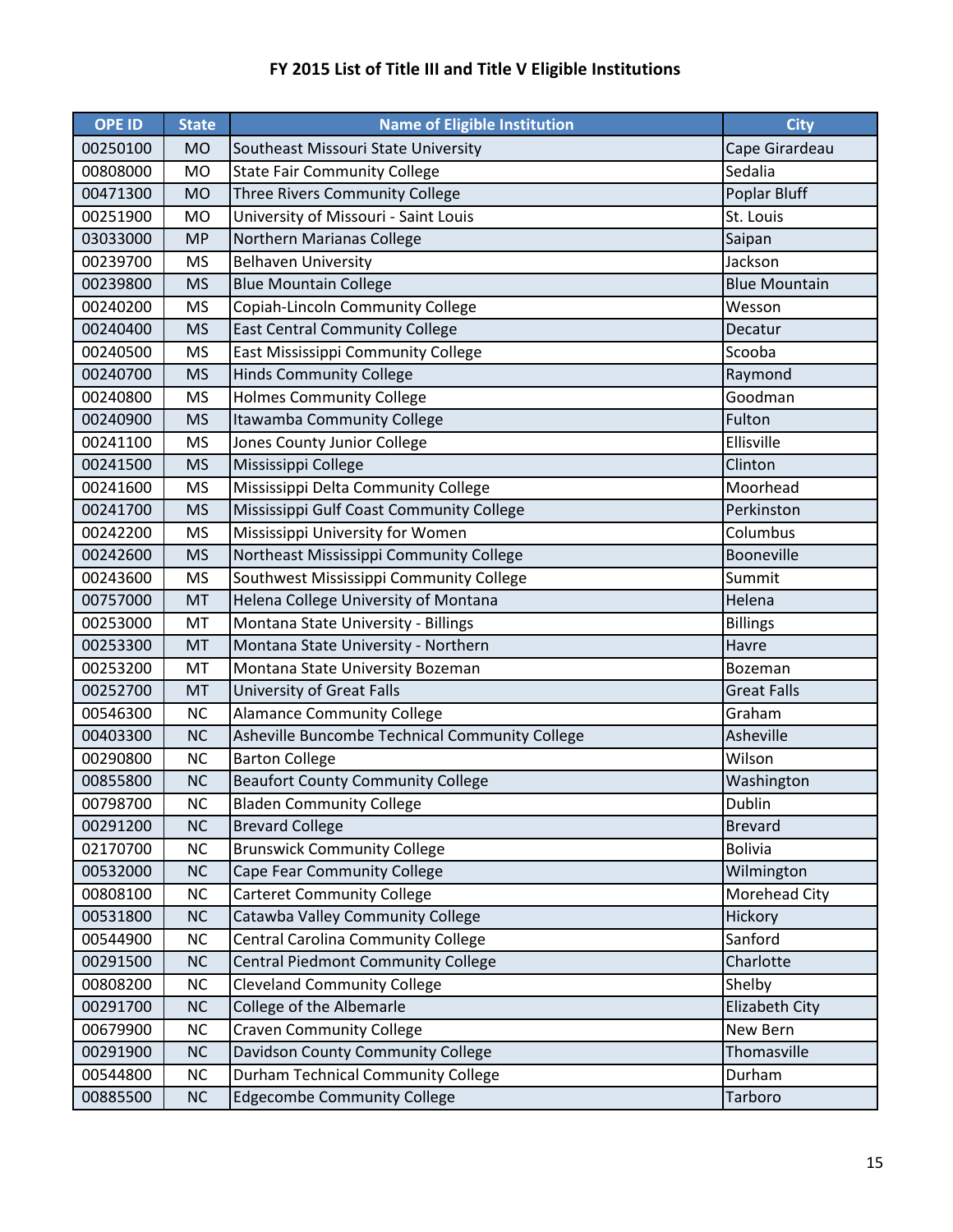| <b>OPE ID</b> | <b>State</b> | <b>Name of Eligible Institution</b>             | <b>City</b>        |
|---------------|--------------|-------------------------------------------------|--------------------|
| 00764000      | <b>NC</b>    | <b>Fayetteville Technical Community College</b> | Fayetteville       |
| 00531700      | <b>NC</b>    | <b>Forsyth Technical Community College</b>      | Winston-Salem      |
| 00293000      | <b>NC</b>    | Greensboro College                              | Greensboro         |
| 00293100      | <b>NC</b>    | <b>Guilford College</b>                         | Greensboro         |
| 00483800      | <b>NC</b>    | <b>Guilford Technical Community College</b>     | Jamestown          |
| 00798600      | <b>NC</b>    | <b>Halifax Community College</b>                | Weldon             |
| 00808300      | <b>NC</b>    | <b>Haywood Community College</b>                | Clyde              |
| 00293400      | <b>NC</b>    | <b>Isothermal Community College</b>             | Spindale           |
| 00768700      | <b>NC</b>    | James Sprunt Community College                  | Kenansville        |
| 00294000      | <b>NC</b>    | Lenoir Community College                        | Kinston            |
| 00798800      | NC           | <b>Martin Community College</b>                 | Williamston        |
| 00808500      | <b>NC</b>    | McDowell Technical Community College            | Marion             |
| 02280900      | <b>NC</b>    | Mid-Atlantic Christian University               | Elizabeth City     |
| 00294700      | <b>NC</b>    | <b>Mitchell Community College</b>               | Statesville        |
| 00808700      | <b>NC</b>    | Montgomery Community College                    | Troy               |
| 00855700      | <b>NC</b>    | <b>Nash Community College</b>                   | <b>Rocky Mount</b> |
| 00295100      | <b>NC</b>    | North Carolina Wesleyan College                 | <b>Rocky Mount</b> |
| 00703100      | <b>NC</b>    | <b>Pamlico Community College</b>                | Grantsboro         |
| 00964600      | <b>NC</b>    | <b>Piedmont Community College</b>               | Roxboro            |
| 00406200      | <b>NC</b>    | <b>Pitt Community College</b>                   | Winterville        |
| 00544700      | <b>NC</b>    | Randolph Community College                      | Asheboro           |
| 00546400      | <b>NC</b>    | <b>Richmond Community College</b>               | Hamlet             |
| 00861300      | <b>NC</b>    | Roanoke Chowan Community College                | Ahoskie            |
| 00861200      | <b>NC</b>    | <b>Robeson Community College</b>                | Lumberton          |
| 00295800      | <b>NC</b>    | Rockingham Community College                    | Wentworth          |
| 00789200      | <b>NC</b>    | <b>Sampson Community College</b>                | Clinton            |
| 00296100      | <b>NC</b>    | Sandhills Community College                     | Pinehurst          |
| 00846600      | <b>NC</b>    | Southwestern Community College                  | Sylva              |
| 01119400      | <b>NC</b>    | <b>Stanly Community College</b>                 | Albemarle          |
| 00297000      | <b>NC</b>    | <b>Surry Community College</b>                  | Dobson             |
| 00943000      | <b>NC</b>    | <b>Tri-County Community College</b>             | Murphy             |
| 00294900      | <b>NC</b>    | University of Mount Olive                       | Mount Olive        |
| 00297500      | NC           | University of North Carolina - Charlotte        | Charlotte          |
| 00297600      | <b>NC</b>    | University of North Carolina - Greensboro       | Greensboro         |
| 00990300      | NC           | Vance - Granville Community College             | Henderson          |
| 00298000      | <b>NC</b>    | <b>Wayne Community College</b>                  | Goldsboro          |
| 00299500      | <b>ND</b>    | Dakota College at Bottineau                     | Bottineau          |
| 00298900      | <b>ND</b>    | <b>Dickinson State University</b>               | Dickinson          |
| 00299000      | <b>ND</b>    | Jamestown College                               | Jamestown          |
| 00299100      | <b>ND</b>    | Lake Region State College                       | Devils Lake        |
| 00299300      | <b>ND</b>    | <b>Mayville State University</b>                | Mayville           |
| 00299400      | <b>ND</b>    | <b>Minot State University</b>                   | Minot              |
| 00299600      | <b>ND</b>    | North Dakota State College of Science           | Wahpeton           |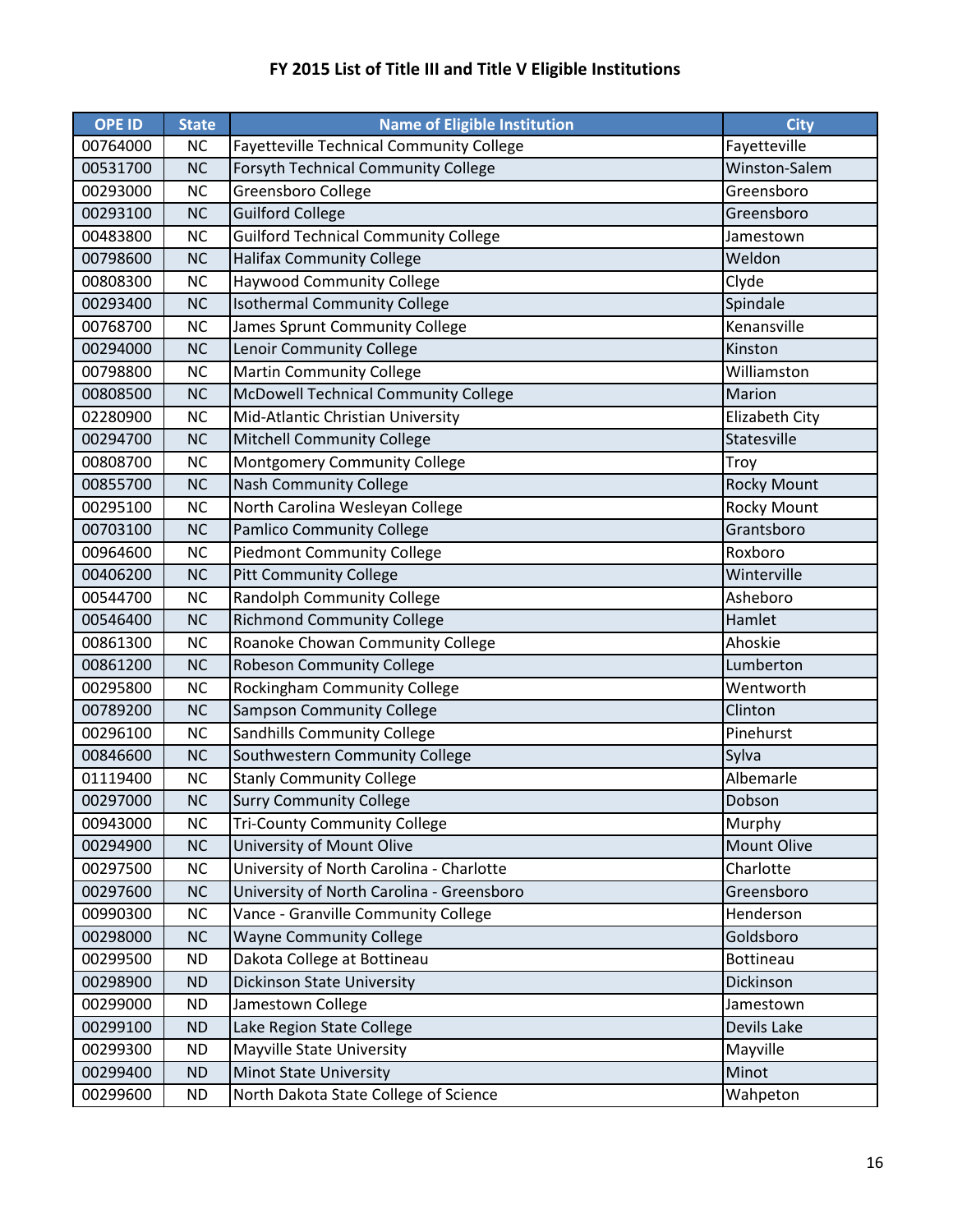| <b>OPE ID</b> | <b>State</b>  | <b>Name of Eligible Institution</b>          | <b>City</b>          |
|---------------|---------------|----------------------------------------------|----------------------|
| 02099500      | <b>NE</b>     | <b>Central Community College</b>             | <b>Grand Island</b>  |
| 00254200      | <b>NE</b>     | Creighton University                         | Omaha                |
| 00254400      | <b>NE</b>     | Doane College                                | Crete                |
| 01258600      | <b>NE</b>     | Metropolitan Community College               | Omaha                |
| 00255300      | <b>NE</b>     | <b>Midland University</b>                    | Fremont              |
| 02550800      | <b>NE</b>     | Nebraska Indian Community College            | Macy                 |
| 01166700      | <b>NE</b>     | Northeast Community College                  | Norfolk              |
| 02508300      | <b>NE</b>     | Southeast Community College                  | Lincoln              |
| 03101300      | <b>NH</b>     | <b>Granite State College</b>                 | Concord              |
| 00259600      | NJ            | <b>Atlantic Cape Community College</b>       | <b>Mays Landing</b>  |
| 00473600      | NJ            | <b>Bergen Community College</b>              | Paramus              |
| 00259700      | NJ            | <b>Bloomfield College</b>                    | Bloomfield           |
| 00840400      | NJ            | <b>Brookdale Community College</b>           | Lincroft             |
| 00773000      | <b>NJ</b>     | Burlington County College - Pemberton Campus | Pemberton            |
| 00259800      | <b>NJ</b>     | <b>Caldwell University</b>                   | Caldwell             |
| 00686500      | NJ            | <b>Camden County College</b>                 | Blackwood            |
| 00260000      | NJ            | College of Saint Elizabeth                   | Morristown           |
| 00260100      | NJ            | <b>Cumberland County College</b>             | Vineland             |
| 00710700      | NJ            | <b>Essex County College</b>                  | <b>Newark</b>        |
| 00260700      | <b>NJ</b>     | Fairleigh Dickinson University               | <b>Teaneck</b>       |
| 00261000      | <b>NJ</b>     | <b>Felician College</b>                      | Lodi                 |
| 00260800      | <b>NJ</b>     | <b>Georgian Court University</b>             | Lakewood             |
| 01295400      | NJ            | <b>Hudson County Community College</b>       | Jersey City          |
| 00262200      | NJ            | <b>Kean University</b>                       | Union                |
| 00474000      | <b>NJ</b>     | <b>Mercer County Community College</b>       | Trenton              |
| 00261500      | NJ            | Middlesex County College                     | Edison               |
| 00261300      | <b>NJ</b>     | New Jersey City University                   | Jersey City          |
| 00262400      | <b>NJ</b>     | <b>Ocean County College</b>                  | <b>Toms River</b>    |
| 00999400      | <b>NJ</b>     | Passaic County Community College             | Paterson             |
| 03666300      | NJ            | <b>Pillar College</b>                        | Newark               |
| 00773100      | NJ            | <b>Raritan Valley Community College</b>      | North Branch         |
| 00263800      | $\mathsf{NJ}$ | Saint Peter's University                     | Jersey City          |
| 00546100      | NJ            | <b>Salem Community College</b>               | <b>Carneys Point</b> |
| 00264300      | NJ            | <b>Union County College</b>                  | Cranford             |
| 00474200      | <b>NM</b>     | Central New Mexico Community College         | Albuquerque          |
| 00474300      | <b>NM</b>     | <b>Clovis Community College</b>              | Clovis               |
| 00266100      | <b>NM</b>     | Eastern New Mexico University Roswell        | Roswell              |
| 00265100      | <b>NM</b>     | <b>Eastern New Mexico University</b>         | Portales             |
| 03206300      | <b>NM</b>     | <b>Mesalands Community College</b>           | Tucumcari            |
| 00265300      | <b>NM</b>     | New Mexico Highlands University              | Las Vegas            |
| 00265400      | <b>NM</b>     | New Mexico Institute of Mining & Technology  | Socorro              |
| 00265500      | <b>NM</b>     | New Mexico Junior College                    | Hobbs                |
| 00265700      | <b>NM</b>     | New Mexico State University                  | Las Cruces           |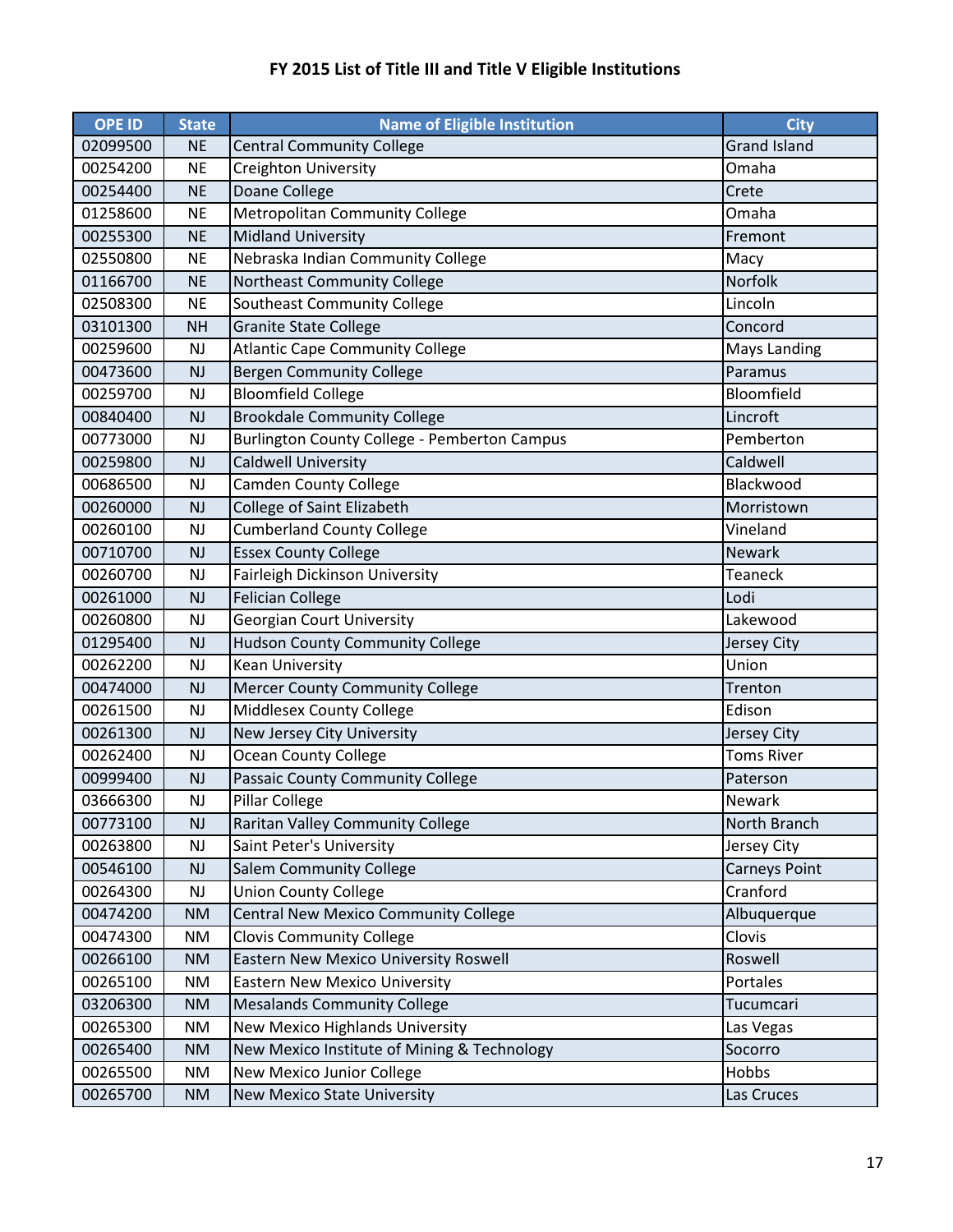| <b>OPE ID</b> | <b>State</b> | <b>Name of Eligible Institution</b>                              | <b>City</b>       |
|---------------|--------------|------------------------------------------------------------------|-------------------|
| 00265701      | <b>NM</b>    | <b>New Mexico State University</b>                               | Alamogordo        |
| 00265702      | <b>NM</b>    | <b>New Mexico State University</b>                               | Las Cruces        |
| 00265703      | <b>NM</b>    | <b>New Mexico State University</b>                               | Carlsbad          |
| 00265704      | <b>NM</b>    | <b>New Mexico State University</b>                               | Grants            |
| 02083900      | <b>NM</b>    | Northern New Mexico College                                      | Espanola          |
| 00266000      | <b>NM</b>    | San Juan College                                                 | Farmington        |
| 02278100      | <b>NM</b>    | Santa Fe Community College                                       | Santa Fe          |
| 00266300      | <b>NM</b>    | University of New Mexico                                         | Albuquerque       |
| 00266301      | <b>NM</b>    | University of New Mexico                                         | Gallup            |
| 00266302      | <b>NM</b>    | University of New Mexico                                         | Los Lunas         |
| 00266303      | <b>NM</b>    | University of New Mexico                                         | Los Alamos        |
| 00266304      | <b>NM</b>    | University of New Mexico                                         | Taos              |
| 00265000      | <b>NM</b>    | University of the Southwest                                      | Hobbs             |
| 01036200      | <b>NV</b>    | College of Southern Nevada                                       | Las Vegas         |
| 00697700      | <b>NV</b>    | <b>Great Basin College</b>                                       | Elko              |
| 04114300      | <b>NV</b>    | Nevada State College                                             | Henderson         |
| 02107700      | <b>NV</b>    | <b>Truckee Meadows Community College</b>                         | Reno              |
| 00256900      | <b>NV</b>    | University of Nevada - Las Vegas                                 | Las Vegas         |
|               |              |                                                                  |                   |
| 00286000      | <b>NY</b>    | Adirondack Community College - SUNY Office of Community Colleges | Queensbury        |
| 00268800      | <b>NY</b>    | City College of New York - CUNY                                  | <b>New York</b>   |
| 00678700      | <b>NY</b>    | Clinton Community College - SUNY Office of Community Colleges    | Plattsburgh       |
| 00270300      | <b>NY</b>    | College of Mount Saint Vincent                                   | Riverdale         |
|               |              | Columbia - Greene Community College - SUNY Office of Community   |                   |
| 00678900      | <b>NY</b>    | Colleges                                                         | Hudson            |
| 00270900      | <b>NY</b>    | Concordia College                                                | <b>Bronxville</b> |
| 00269100      | <b>NY</b>    | <b>CUNY Borough of Manhattan Community College</b>               | New York          |
| 00269200      | <b>NY</b>    | <b>CUNY Bronx Community College</b>                              | <b>Bronx</b>      |
| 00269300      | <b>NY</b>    | CUNY John Jay College of Criminal Justice                        | New York          |
|               |              |                                                                  |                   |
| 01005100      | <b>NY</b>    | <b>CUNY LaGuardia Community College</b>                          | Long Island City  |
| 00702200      | <b>NY</b>    | <b>CUNY Lehman College</b>                                       | <b>Bronx</b>      |
| 01009700      | <b>NY</b>    | <b>CUNY Medgar Evers College</b>                                 | Brooklyn          |
| 00269000      | <b>NY</b>    | <b>CUNY Queens College</b>                                       | Flushing          |
| 00475900      | <b>NY</b>    | <b>CUNY York College</b>                                         | Jamaica           |
| 00280800      | <b>NY</b>    | Daemen College                                                   | Amherst           |
| 00266700      | <b>NY</b>    | <b>Dowling College</b>                                           | Oakdale           |
| 00271200      | <b>NY</b>    | D'Youville College                                               | <b>Buffalo</b>    |
| 01068400      | <b>NY</b>    | <b>Erie Community College</b>                                    | <b>Buffalo</b>    |
|               |              | Finger Lakes Community College - SUNY Office of Community        |                   |
| 00753200      | <b>NY</b>    | Colleges                                                         | Canandaigua       |
| 00678200      | <b>NY</b>    | <b>Genesee Community College</b>                                 | Batavia           |
| 00286800      | <b>NY</b>    | <b>Hudson Valley Community College</b>                           | Troy              |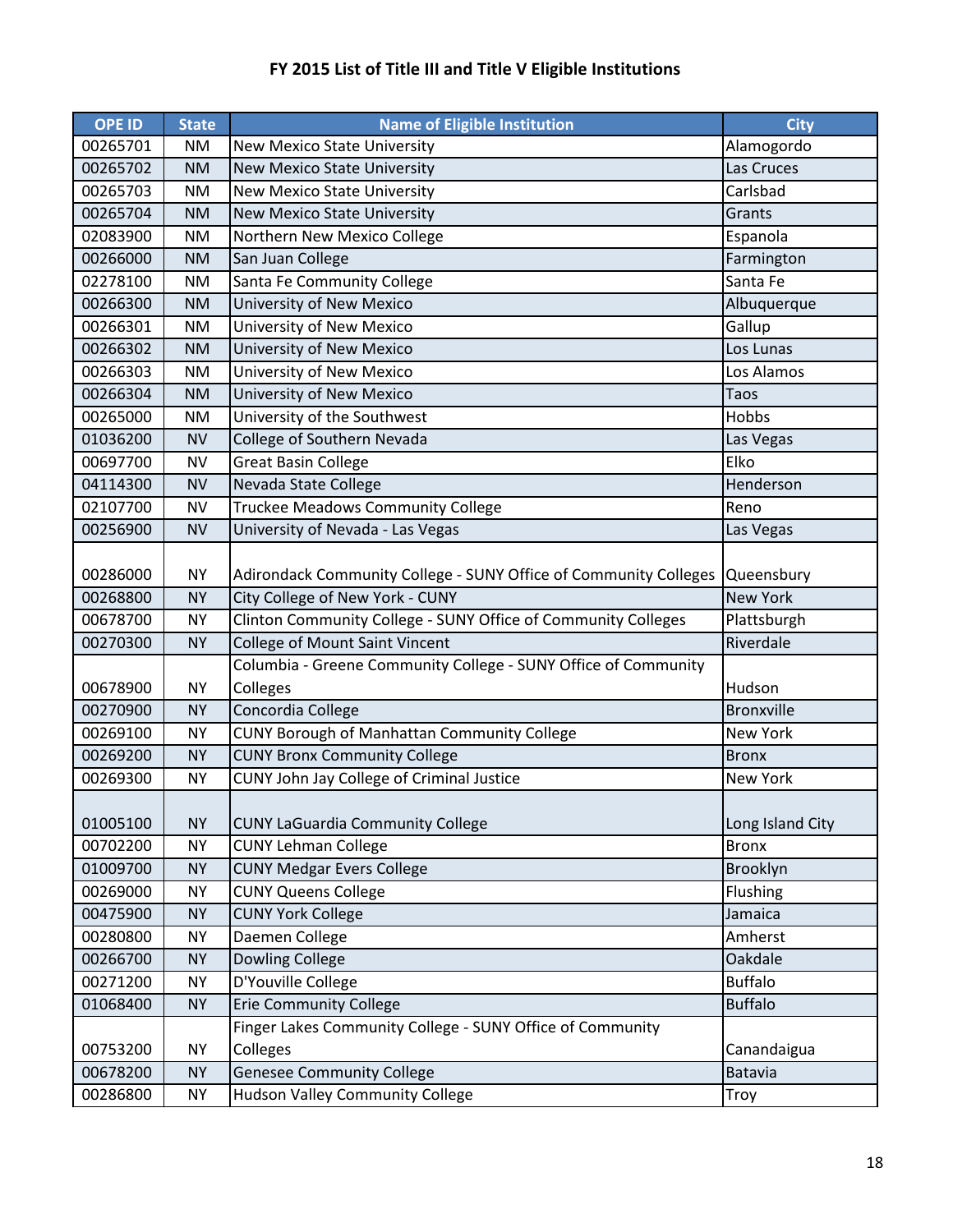| <b>OPE ID</b> | <b>State</b> | <b>Name of Eligible Institution</b>                               | <b>City</b>             |
|---------------|--------------|-------------------------------------------------------------------|-------------------------|
| 00274400      | <b>NY</b>    | Keuka College                                                     | <b>Keuka Park</b>       |
| 00269400      | <b>NY</b>    | Kingsborough Community College/CUNY                               | Brooklyn                |
| 00275100      | <b>NY</b>    | Long Island University                                            | Greenvale               |
| 00276000      | <b>NY</b>    | Manhattanville College                                            | Purchase                |
| 00277700      | <b>NY</b>    | <b>Medaille College</b>                                           | <b>Buffalo</b>          |
| 00277200      | <b>NY</b>    | Mercy College                                                     | Dobbs Ferry             |
| 00976900      | <b>NY</b>    | Metropolitan College of New York                                  | <b>New York</b>         |
|               |              | Mohawk Valley Community College - SUNY Office of Community        |                         |
| 00287100      | <b>NY</b>    | Colleges                                                          | Utica                   |
| 00277500      | <b>NY</b>    | <b>Molloy College</b>                                             | <b>Rockville Centre</b> |
| 00287200      | <b>NY</b>    | Monroe Community College                                          | Rochester               |
| 00287300      | <b>NY</b>    | <b>Nassau Community College</b>                                   | Garden City             |
|               |              | New York City College of Technology of the City University of New |                         |
| 00269600      | <b>NY</b>    | York                                                              | Brooklyn                |
| 00278200      | <b>NY</b>    | New York Institute of Technology                                  | Old Westbury            |
| 00287400      | <b>NY</b>    | Niagara County Community College                                  | Sanborn                 |
| 00711100      | <b>NY</b>    | North Country Community College                                   | Saranac Lake            |
| 00279000      | <b>NY</b>    | <b>Nyack College</b>                                              | <b>Nyack</b>            |
| 00287600      | <b>NY</b>    | <b>Orange County Community College</b>                            | Middletown              |
| 00279500      | <b>NY</b>    | Paul Smith's College of Arts & Sciences                           | Paul Smiths             |
| 00269700      | <b>NY</b>    | Queensborough Community College - CUNY                            | <b>Bayside</b>          |
| 00287700      | <b>NY</b>    | <b>Rockland Community College</b>                                 | Suffern                 |
| 00282000      | <b>NY</b>    | Saint Francis College                                             | <b>Brooklyn Heights</b> |
| 00282300      | <b>NY</b>    | Saint John's University                                           | Jamaica                 |
| 00285800      | <b>NY</b>    | State University of New York at Farmingdale                       | Farmingdale             |
| 00284600      | <b>NY</b>    | State University of New York at New Paltz                         | <b>New Paltz</b>        |
| 00285000      | <b>NY</b>    | State University of New York College at Potsdam                   | Potsdam                 |
| 04210100      | <b>NY</b>    | Stella and Charles Guttman Community College                      | <b>New York</b>         |
| 00287800      | <b>NY</b>    | <b>Suffolk County Community College</b>                           | Selden                  |
| 00284100      | <b>NY</b>    | <b>SUNY College at Brockport</b>                                  | Brockport               |
| 00284200      | <b>NY</b>    | <b>SUNY College at Buffalo</b>                                    | <b>Buffalo</b>          |
| 00285400      | <b>NY</b>    | SUNY College of Technology at Alfred                              | Alfred                  |
| 01028600      | <b>NY</b>    | <b>SUNY Empire State College</b>                                  | Saratoga Springs        |
| 00286700      | <b>NY</b>    | SUNY Fulton - Montgomery Community College                        | Johnstown               |
| 00288100      | <b>NY</b>    | <b>SUNY Westchester Community College</b>                         | Valhalla                |
| 00281200      | <b>NY</b>    | <b>Trocaire College</b>                                           | <b>Buffalo</b>          |
| 00288000      | <b>NY</b>    | <b>Ulster County Community College</b>                            | <b>Stone Ridge</b>      |
| 00266500      | NY           | Vaughn College of Aeronautics and Technology                      | Flushing                |
| 00289600      | <b>NY</b>    | Villa Maria College of Buffalo                                    | <b>Buffalo</b>          |
| 00301200      | OH           | <b>Ashland University</b>                                         | Ashland                 |
| 00301400      | OH           | <b>Baldwin Wallace University</b>                                 | <b>Berea</b>            |
| 00994100      | OH           | <b>Belmont College</b>                                            | St. Clairsville         |
| 01104600      | OH           | Central Ohio Technical College                                    | Newark                  |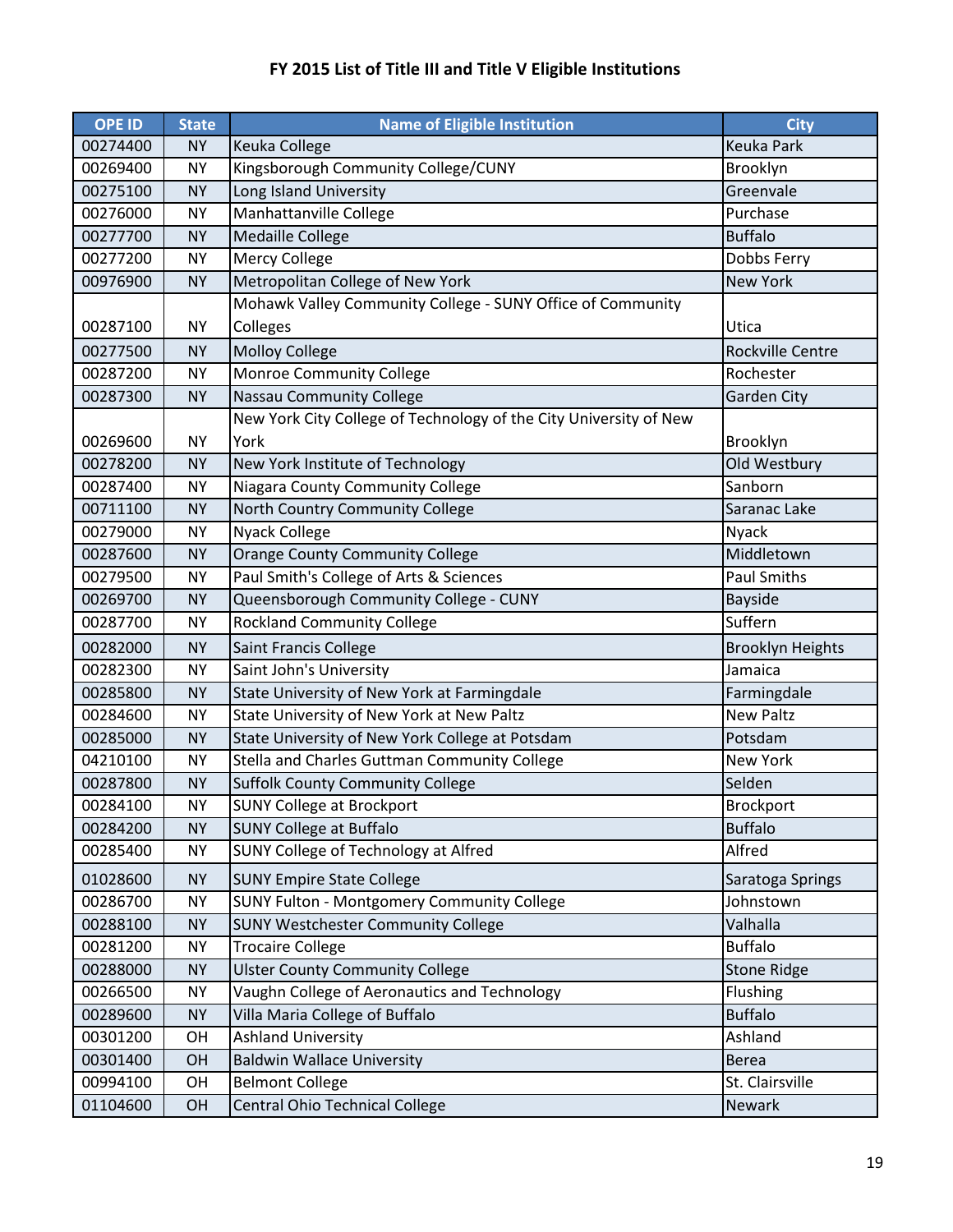| <b>OPE ID</b> | <b>State</b> | <b>Name of Eligible Institution</b>                          | <b>City</b>         |
|---------------|--------------|--------------------------------------------------------------|---------------------|
| 00485200      | <b>OH</b>    | <b>Clark State Community College</b>                         | Springfield         |
| 00303200      | OH           | <b>Cleveland State University</b>                            | Cleveland           |
| 00686700      | OH           | <b>Columbus State Community College</b>                      | Columbus            |
| 00304000      | OH           | Cuyahoga Community College                                   | Cleveland           |
| 00727500      | OH           | <b>Eastern Gateway Community College</b>                     | Steubenville        |
| 01275000      | OH           | <b>Edison State Community College</b>                        | Piqua               |
| 00304800      | OH           | <b>Heidelberg University</b>                                 | <b>Tiffin</b>       |
| 00304900      | OH           | Hiram College                                                | Hiram               |
| 00759800      | OH           | <b>Hocking Technical College</b>                             | Nelsonville         |
| 01002700      | OH           | James A. Rhodes State College                                | Lima                |
| 00680400      | OH           | Lakeland Community College                                   | Kirtland            |
| 00306900      | OH           | Lourdes University                                           | Sylvania            |
| 00307300      | OH           | Marietta College                                             | Marietta            |
| 03097000      | OH           | Mercy College of Ohio                                        | Toledo              |
| 00867700      | OH           | Northwest State Community College                            | Archbold            |
| 00303000      | OH           | Ohio Christian University                                    | Circleville         |
| 00303500      | OH           | <b>Ohio Dominican University</b>                             | Columbus            |
| 00575300      | OH           | <b>Owens State Community College</b>                         | Perrysburg          |
| 00994200      | OH           | <b>Shawnee State University</b>                              | Portsmouth          |
| 00311900      | OH           | <b>Sinclair Community College</b>                            | Dayton              |
| 01287000      | OH           | Southern State Community College                             | Hillsboro           |
| 00827800      | OH           | Terra State Community College                                | Fremont             |
| 01092300      | OH           | Union Institute & University                                 | Cincinnati          |
| 00311600      | OH           | University of Rio Grande                                     | <b>Rio Grande</b>   |
| 01045300      | OH           | <b>Washington State Community College</b>                    | Marietta            |
| 00314700      | OK           | <b>Bacone College</b>                                        | Muskogee            |
| 00315000      | OK           | <b>Cameron University</b>                                    | Lawton              |
| 00317600      | OK           | Carl Albert State College                                    | Poteau              |
| 00315300      | OK           | <b>Connors State College</b>                                 | Warner              |
| 00315400      | OK           | <b>East Central University</b>                               | Ada                 |
| 00315500      | OK           | Eastern Oklahoma State College                               | Wilburton           |
| 00315800      | OK           | <b>Murray State College</b>                                  | Tishomingo          |
| 00316000      | OK           | Northeastern Oklahoma A & M College                          | Miami               |
| 00316100      | OK           | Northeastern State University                                | Tahlequah           |
| 00316200      | OK           | Northern Oklahoma College                                    | Tonkawa             |
| 00964700      | OK           | Oklahoma State University - Oklahoma City                    | Oklahoma City       |
| 00317200      | OK           | Oklahoma State University Institute of Technology - Okmulgee | Okmulgee            |
| 00315600      | OK           | <b>Redlands Community College</b>                            | El Reno             |
| 00316800      | OK           | <b>Rogers State University</b>                               | Claremore           |
| 00918500      | OK           | Rose State College                                           | <b>Midwest City</b> |
| 00318300      | OK           | Saint Gregory's University                                   | Shawnee             |
| 00317800      | OK           | Seminole State College                                       | Seminole            |
| 00317900      | OK           | Southeastern Oklahoma State University                       | Durant              |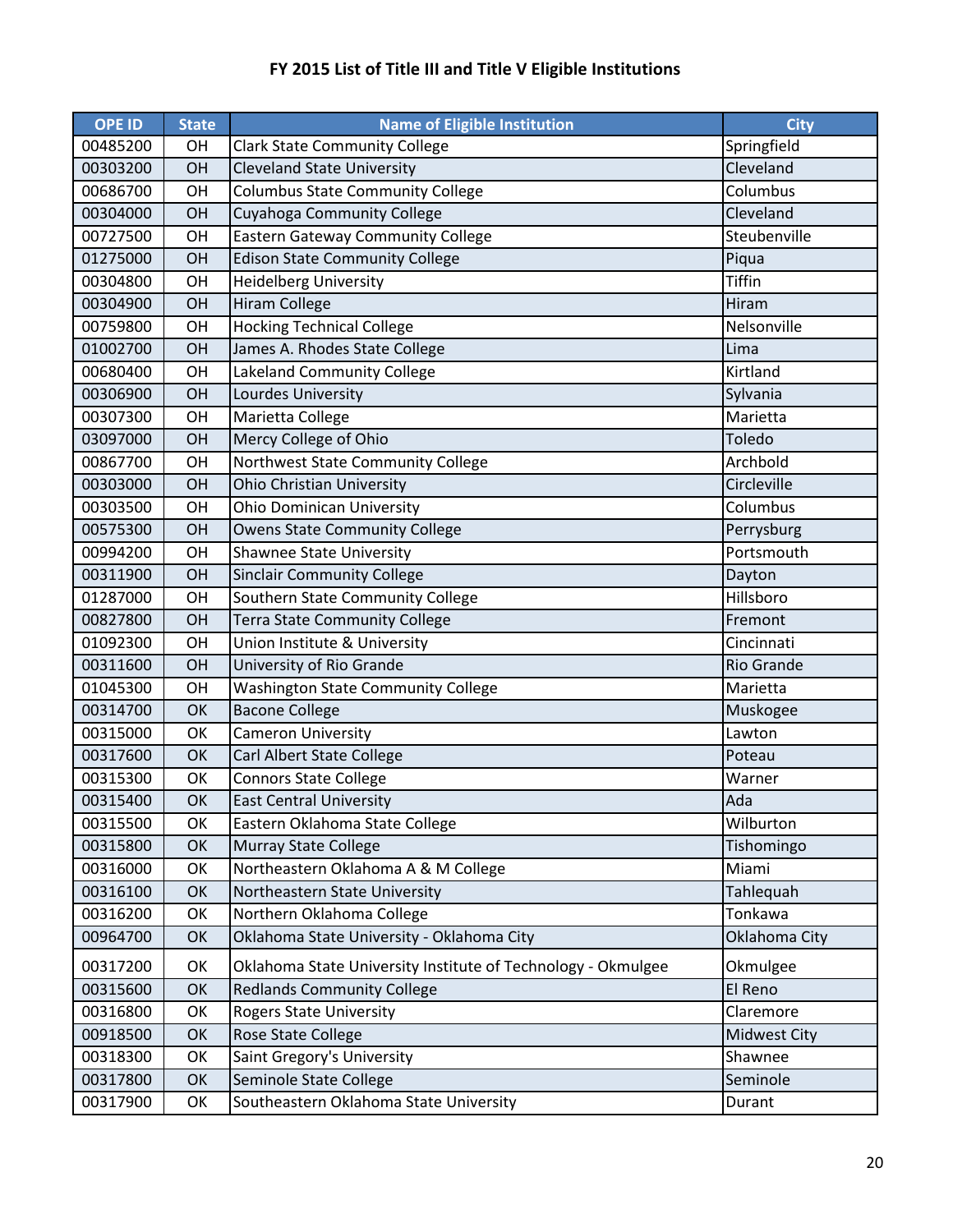| <b>OPE ID</b> | <b>State</b> | <b>Name of Eligible Institution</b>       | <b>City</b>        |
|---------------|--------------|-------------------------------------------|--------------------|
| 00314900      | OK           | Southern Nazarene University              | Bethany            |
| 00318100      | OK           | Southwestern Oklahoma State University    | Weatherford        |
| 00976300      | OK           | <b>Tulsa Community College</b>            | Tulsa              |
| 00315200      | OK           | University of Central Oklahoma            | Edmond             |
| 00316700      | OK           | University of Science & Arts of Oklahoma  | Chickasha          |
| 00318600      | OR           | <b>Blue Mountain Community College</b>    | Pendleton          |
| 00318800      | OR           | Central Oregon Community College          | <b>Bend</b>        |
| 00321800      | OR           | Chemeketa Community College               | Salem              |
| 00318900      | OR           | <b>Clatsop Community College</b>          | Astoria            |
| 00319300      | OR           | <b>Eastern Oregon University</b>          | La Grande          |
| 00319600      | OR           | Lane Community College                    | Eugene             |
| 00320400      | OR           | Mount Hood Community College              | Gresham            |
| 00320700      | OR           | Pacific Northwest College of Art          | Portland           |
| 00321300      | OR           | Portland Community College                | Portland           |
| 00321600      | OR           | <b>Portland State University</b>          | Portland           |
| 01018200      | OR           | <b>Rogue Community College</b>            | <b>Grants Pass</b> |
| 00321900      | OR           | Southern Oregon University                | Ashland            |
| 00322000      | OR           | Southwestern Oregon Community College     | Coos Bay           |
| 00322100      | OR           | <b>Treasure Valley Community College</b>  | Ontario            |
| 00323300      | PA           | Alvernia University                       | Reading            |
| 00323500      | PA           | Arcadia University                        | Glenside           |
| 00324000      | PA           | <b>Butler County Community College</b>    | <b>Butler</b>      |
| 00324100      | PA           | Cabrini College                           | Radnor             |
| 00330300      | PA           | Carlow University                         | Pittsburgh         |
| 00324400      | PA           | Chatham University                        | Pittsburgh         |
| 00323100      | PA           | Community College of Allegheny County     | Pittsburgh         |
| 00324900      | PA           | Community College of Philadelphia         | Philadelphia       |
| 00325900      | PA           | <b>Eastern University</b>                 | St. Davids         |
| 00332100      | PA           | Edinboro University of Pennsylvania       | Edinboro           |
| 00327300      | PA           | Harrisburg Area Community College         | Harrisburg         |
| 00327600      | PA           | Immaculata University                     | Immaculata         |
| 00398700      | PA           | La Roche College                          | Pittsburgh         |
| 00328300      | PA           | Lackawanna College                        | Scranton           |
| 00681100      | PA           | Luzerne County Community College          | Nanticoke          |
| 00445200      | PA           | Montgomery County Community College       | <b>Blue Bell</b>   |
| 00398800      | PA           | <b>Neumann University</b>                 | Aston              |
| 00719100      | PA           | Northampton County Area Community College | Bethlehem          |
| 00330900      | PA           | Peirce College                            | Philadelphia       |
| 00339500      | PA           | Pennsylvania College of Technology        | Williamsport       |
| 01099800      | PA           | Pennsylvania Institute of Technology      | Media              |
| 01038800      | PA           | <b>Reading Area Community College</b>     | Reading            |
| 00335900      | PA           | <b>Robert Morris University</b>           | Moon Township      |
| 00336000      | PA           | <b>Rosemont College</b>                   | Rosemont           |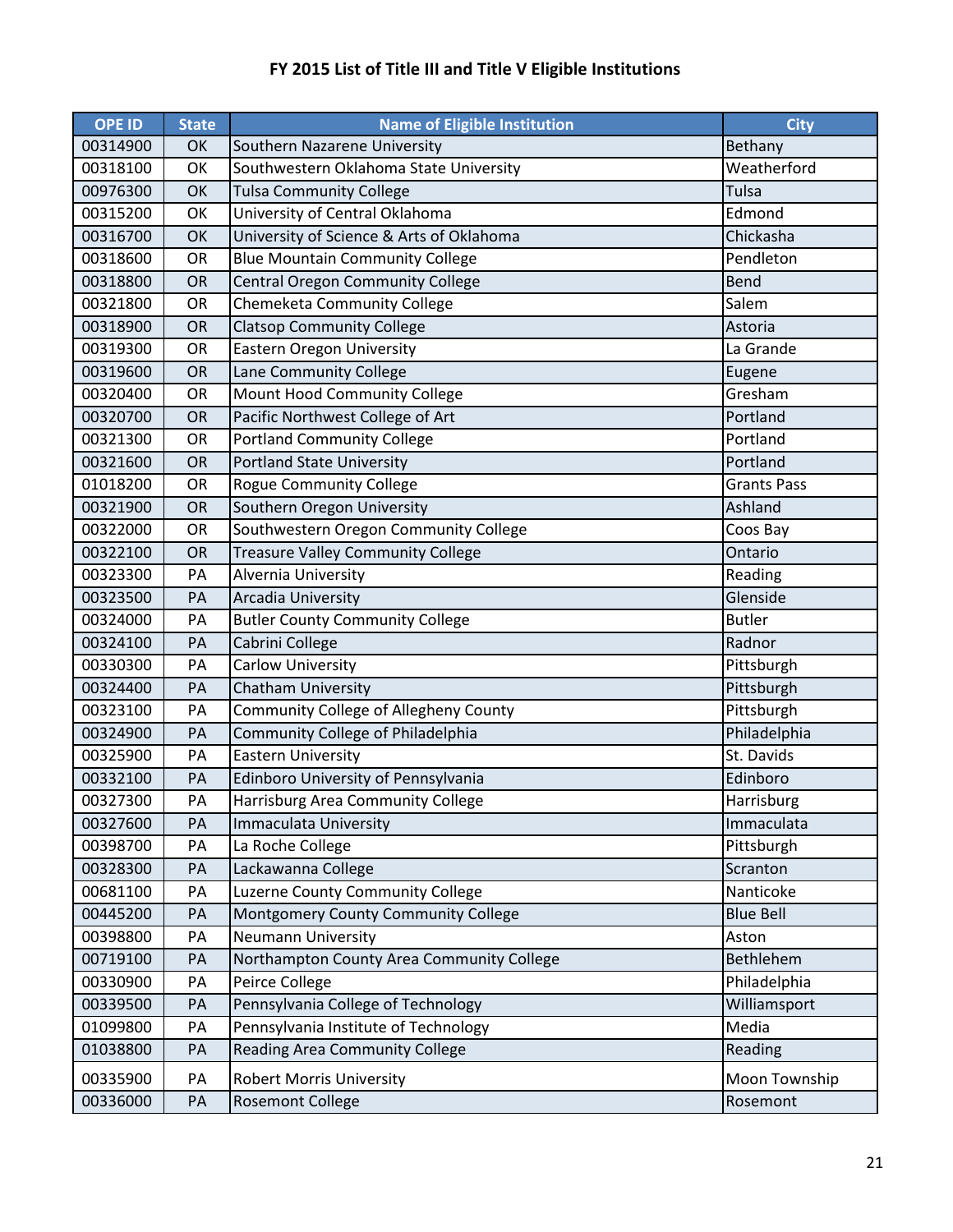| <b>OPE ID</b> | <b>State</b> | <b>Name of Eligible Institution</b>                 | <b>City</b>        |
|---------------|--------------|-----------------------------------------------------|--------------------|
| 00337903      | PA           | University of Pittsburgh - Pittsburgh               | <b>Bradford</b>    |
| 00337904      | PA           | University of Pittsburgh - Pittsburgh               | Greensburg         |
| 01194100      | PR           | American University of Puerto Rico                  | Bayamon            |
| 03544300      | PR           | <b>Atenas College</b>                               | Manati             |
| 00502200      | PR           | <b>Bayamon Central University</b>                   | Bayamon            |
| 01252500      | PR           | Caribbean University                                | Bayamon            |
| 01072400      | PR           | Carlos Albizu University                            | San Juan           |
| 02189100      | PR           | Centro de Estudios Multidisciplinarios              | San Juan           |
| 01056700      | PR           | Colegio Universitario de San Juan                   | San Juan           |
| 01081900      | PR           | Conservatorio De Musica De Puerto Rico              | San Juan           |
| 03112100      | PR           | Dewey University                                    | Hato Rey           |
| 03112101      | PR           | Dewey University                                    | Carolina           |
| 03112109      | PR           | Dewey University                                    | Manati             |
| 02165100      | PR           | EDP University of Puerto Rico                       | <b>Hato Rey</b>    |
| 02569400      | PR           | Escuela de Artes Plasticas de Puerto Rico           | San Juan           |
| 02340600      | PR           | <b>Humacao Community College</b>                    | Humacao            |
| 00393802      | PR           | Inter American University of Puerto Rico            | <b>Rio Piedras</b> |
| 00393803      | PR           | Inter American University of Puerto Rico            | San German         |
| 00393804      | PR           | Inter American University of Puerto Rico            | Aguadilla          |
| 00393805      | PR           | Inter American University of Puerto Rico            | Arecibo            |
| 00393806      | PR           | Inter American University of Puerto Rico            | Barranquitas       |
| 00393807      | PR           | Inter American University of Puerto Rico            | Fajardo            |
| 00393808      | PR           | Inter American University of Puerto Rico            | Guayama            |
| 00393809      | PR           | Inter American University of Puerto Rico            | Ponce              |
| 00393811      | PR           | Inter American University of Puerto Rico            | Bayamon            |
| 00393600      | PR           | Pontifical Catholic University of Puerto Rico (The) | Ponce              |
| 00393601      | PR           | Pontifical Catholic University of Puerto Rico (The) | Arecibo            |
| 00393603      | PR           | Pontifical Catholic University of Puerto Rico (The) | Mayaguez           |
| 00501900      | PR           | Universidad Adventista De Las Antillas              | Mayaguez           |
| 02163300      | PR           | Universidad Central del Caribe                      | Bayamon            |
| 00394100      | PR           | Universidad del Este                                | Carolina           |
| 00393700      | PR           | Universidad del Sagrado Corazon                     | San Juan           |
| 01171900      | PR           | Universidad Del Turabo                              | Gurabo             |
| 02587500      | PR           | Universidad Metropolitana                           | San Juan           |
| 02587507      | PR           | Universidad Metropolitana                           | Bayamon            |
| 02100000      | PR           | Universidad Politecnica de Puerto Rico              | San Juan           |
| 00394201      | PR           | University of Puerto Rico - Central Administration  | Rio Piedras        |
| 00394202      | PR           | University of Puerto Rico - Central Administration  | Mayaguez           |
| 00394204      | PR           | University of Puerto Rico - Central Administration  | Cayey              |
| 00394205      | PR           | University of Puerto Rico - Central Administration  | Humacao            |
| 00394206      | PR           | University of Puerto Rico - Central Administration  | Aguadilla          |
| 00394207      | PR           | University of Puerto Rico - Central Administration  | Arecibo            |
| 00394209      | PR           | University of Puerto Rico - Central Administration  | Carolina           |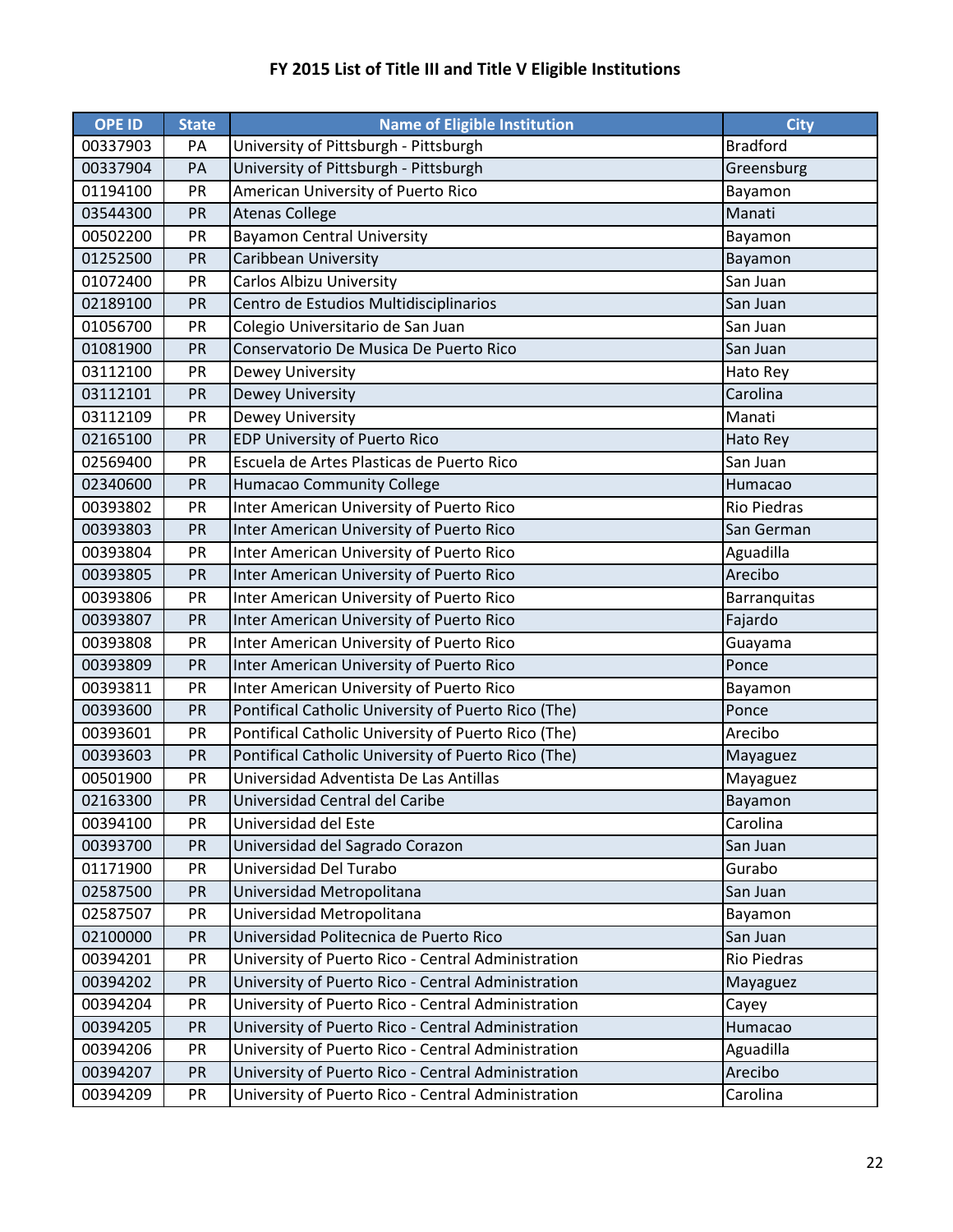| <b>OPE ID</b> | <b>State</b>   | <b>Name of Eligible Institution</b>                   | <b>City</b>        |
|---------------|----------------|-------------------------------------------------------|--------------------|
| 00394210      | <b>PR</b>      | University of Puerto Rico - Central Administration    | Ponce              |
| 02460000      | PR             | University of Puerto Rico - Medical Science Campus    | San Juan           |
| 01100900      | PW             | <b>Palau Community College</b>                        | Koror              |
| 00340800      | R <sub>l</sub> | Community College of Rhode Island                     | Warwick            |
| 01005600      | SC             | Aiken Technical College                               | Aiken              |
| 00399500      | SC             | Central Carolina Technical College                    | Sumter             |
| 00341900      | SC             | <b>Charleston Southern University</b>                 | Charleston         |
| 00343000      | SC             | Columbia College                                      | Columbia           |
| 00399000      | SC             | Florence - Darlington Technical College               | Florence           |
| 00399100      | SC             | <b>Greenville Technical College</b>                   | Greenville         |
| 00492500      | SC             | Horry - Georgetown Technical College                  | Conway             |
| 00399300      | SC             | Midlands Technical College                            | West Columbia      |
| 00344000      | SC             | <b>Newberry College</b>                               | Newberry           |
| 00760200      | SC             | Northeastern Technical College                        | Cheraw             |
| 00681500      | SC             | Orangeburg - Calhoun Technical College                | Orangeburg         |
| 00399200      | SC             | <b>Piedmont Technical College</b>                     | Greenwood          |
| 00399400      | SC             | <b>Spartanburg Community College</b>                  | Spartanburg        |
| 00344700      | SC             | Spartanburg Methodist College                         | Spartanburg        |
| 00991000      | <b>SC</b>      | Technical College of the Lowcountry - Beaufort Campus | <b>Beaufort</b>    |
| 00492000      | SC             | <b>Trident Technical College</b>                      | North Charleston   |
| 00346300      | SD             | Dakota State University                               | Madison            |
| 00346100      | SD             | Dakota Wesleyan University                            | Mitchell           |
| 00346500      | SD             | <b>Mount Marty College</b>                            | Yankton            |
| 00346700      | SD             | <b>Presentation College</b>                           | Aberdeen           |
| 02143700      | SD             | Sinte Gleska University                               | Mission            |
| 00776400      | SD             | Southeast Technical Institute                         | <b>Sioux Falls</b> |
| 00347400      | <b>SD</b>      | University of South Dakota                            | Vermillion         |
| 00347800      | <b>TN</b>      | <b>Austin Peay State University</b>                   | Clarksville        |
| 00353600      | <b>TN</b>      | <b>Bryan College</b>                                  | Dayton             |
| 00399800      | TN             | Chattanooga State Community College                   | Chattanooga        |
| 00399900      | <b>TN</b>      | <b>Cleveland State Community College</b>              | Cleveland          |
| 00348300      | TN             | Columbia State Community College                      | Columbia           |
| 00683500      | <b>TN</b>      | <b>Dyersburg State Community College</b>              | Dyersburg          |
| 00349000      | <b>TN</b>      | <b>Fisk University</b>                                | Nashville          |
| 00349200      | <b>TN</b>      | <b>Freed Hardeman University</b>                      | Henderson          |
| 00349400      | TN             | Hiwassee College                                      | Madisonville       |
| 00493700      | <b>TN</b>      | Jackson State Community College                       | Jackson            |
| 00349600      | TN             | <b>King University</b>                                | <b>Bristol</b>     |
| 00350000      | TN             | Lee University                                        | Cleveland          |
| 00350500      | <b>TN</b>      | Maryville College                                     | Maryville          |
| 00351000      | <b>TN</b>      | Middle Tennessee State University                     | Murfreesboro       |
| 00683600      | TN             | Motlow State Community College                        | Tullahoma          |
| 00537800      | TN             | Northeast State Community College                     | Blountville        |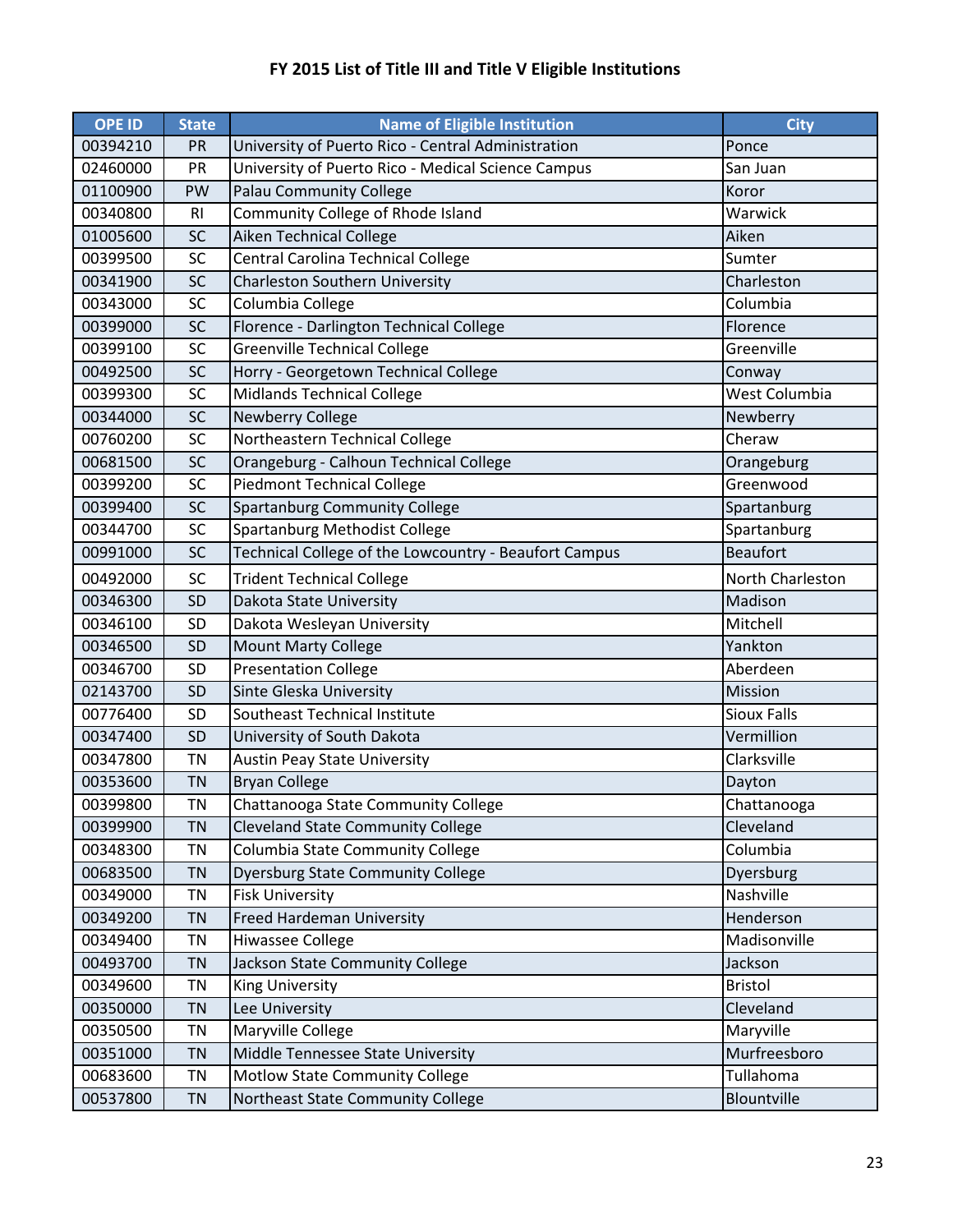| <b>OPE ID</b> | <b>State</b> | <b>Name of Eligible Institution</b>    | <b>City</b>           |
|---------------|--------------|----------------------------------------|-----------------------|
| 01269300      | <b>TN</b>    | Pellissippi State Community College    | Knoxville             |
| 00991400      | <b>TN</b>    | Roane State Community College          | Harriman              |
| 01043900      | <b>TN</b>    | Southwest Tennessee Community College  | Memphis               |
| 00352600      | <b>TN</b>    | <b>Trevecca Nazarene University</b>    | Nashville             |
| 00352700      | <b>TN</b>    | <b>Tusculum College</b>                | Greeneville           |
| 00352900      | <b>TN</b>    | University of Tennessee - Chattanooga  | Chattanooga           |
| 00991200      | <b>TN</b>    | Volunteer State Community College      | Gallatin              |
| 00886300      | <b>TN</b>    | <b>Walters State Community College</b> | Morristown            |
| 03088800      | <b>TN</b>    | Watkins College of Art, Design & Film  | Nashville             |
| 00353900      | <b>TX</b>    | <b>Alvin Community College</b>         | Alvin                 |
| 00354000      | <b>TX</b>    | Amarillo College                       | Amarillo              |
| 00354100      | <b>TX</b>    | Angelo State University                | San Angelo            |
| 01201500      | <b>TX</b>    | <b>Austin Community College</b>        | Austin                |
| 00354900      | <b>TX</b>    | <b>Blinn College</b>                   | <b>Brenham</b>        |
| 00728700      | <b>TX</b>    | <b>Brazosport College</b>              | Lake Jackson          |
| 02100200      | <b>TX</b>    | <b>Brookhaven College</b>              | <b>Farmers Branch</b> |
| 00356100      | <b>TX</b>    | <b>Cedar Valley College</b>            | Lancaster             |
| 00355300      | <b>TX</b>    | <b>Cisco College</b>                   | Cisco                 |
| 00355400      | <b>TX</b>    | <b>Clarendon College</b>               | Clarendon             |
| 03422400      | <b>TX</b>    | College of Biblical Studies - Houston  | Houston               |
| 00709600      | <b>TX</b>    | College of the Mainland                | <b>Texas City</b>     |
| 00356300      | <b>TX</b>    | Del Mar College                        | Corpus Christi        |
| 00356400      | <b>TX</b>    | <b>East Texas Baptist University</b>   | Marshall              |
| 00851000      | <b>TX</b>    | <b>Eastfield College</b>               | Mesquite              |
| 00445300      | <b>TX</b>    | El Centro College                      | <b>Dallas</b>         |
| 01038700      | <b>TX</b>    | El Paso Community College              | El Paso               |
| 00497200      | <b>TX</b>    | <b>Galveston College</b>               | Galveston             |
| 00357000      | <b>TX</b>    | <b>Grayson County College</b>          | Denison               |
| 01050900      | <b>TX</b>    | <b>Hallmark College of Technology</b>  | San Antonio           |
| 00357300      | <b>TX</b>    | <b>Hill College</b>                    | Hillsboro             |
| 01063300      | TX           | <b>Houston Community College</b>       | Houston               |
| 00357400      | <b>TX</b>    | Howard County Junior College District  | <b>Big Spring</b>     |
| 00358000      | TX           | Kilgore College                        | Kilgore               |
| 02348500      | <b>TX</b>    | Lamar State College - Port Arthur      | Port Arthur           |
| 00358200      | TX           | Laredo Community College               | Laredo                |
| 00358300      | <b>TX</b>    | Lee College                            | Baytown               |
| 00358400      | TX           | LeTourneau University                  | Longview              |
| 01114500      | <b>TX</b>    | Lone Star College-North Harris         | Houston               |
| 01114501      | TX           | Lone Star College-North Harris         | Kingwood              |
| 01114502      | <b>TX</b>    | Lone Star College-North Harris         | Tomball               |
| 01114503      | TX           | Lone Star College-North Harris         | Conroe                |
| 01114504      | TX           | Lone Star College-North Harris         | Cypress               |
| 01114505      | TX           | Lone Star College-North Harris         | Houston               |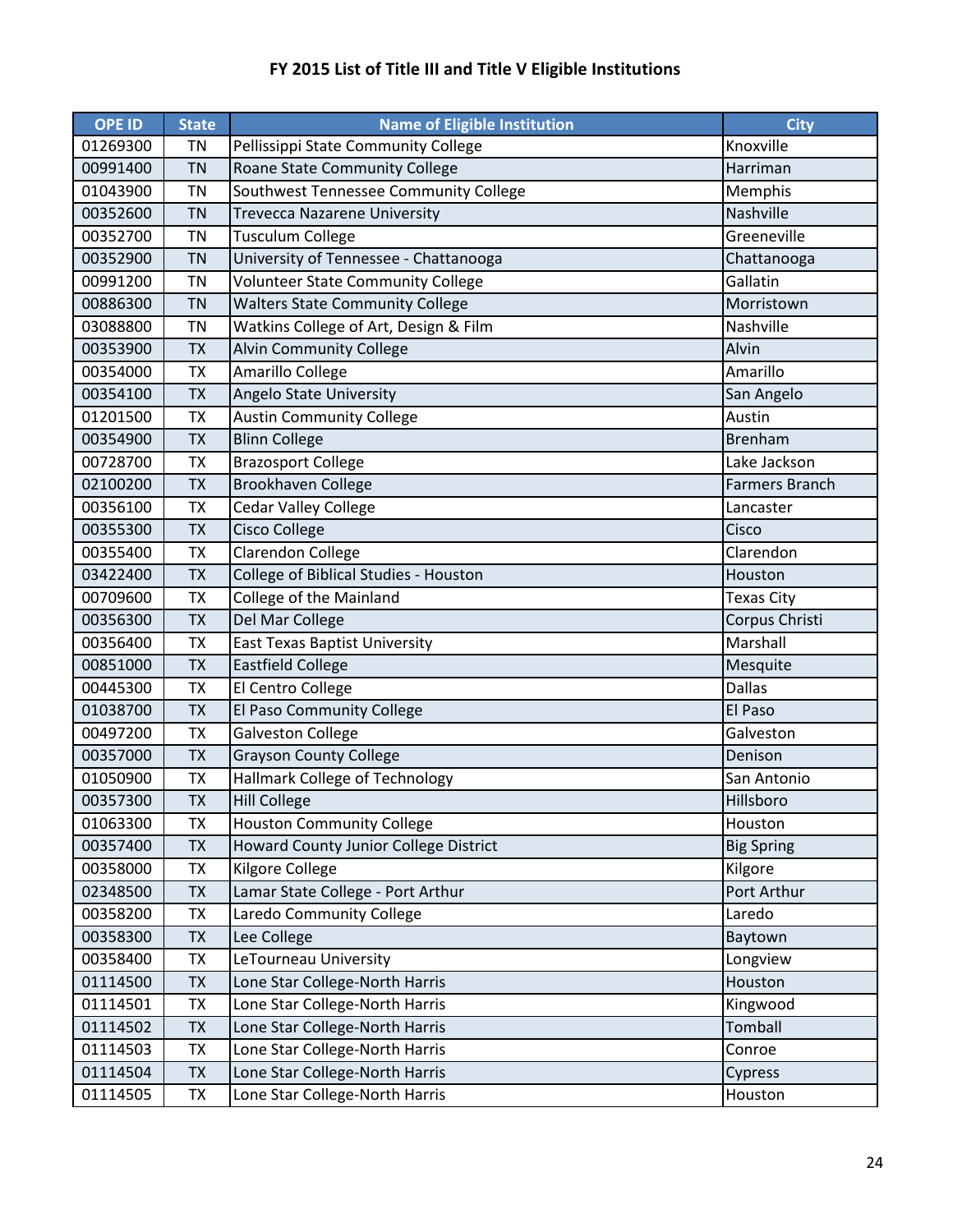| <b>OPE ID</b> | <b>State</b> | <b>Name of Eligible Institution</b>     | <b>City</b>           |
|---------------|--------------|-----------------------------------------|-----------------------|
| 00359000      | <b>TX</b>    | <b>McLennan Community College</b>       | Waco                  |
| 00850300      | <b>TX</b>    | <b>Mountain View College</b>            | <b>Dallas</b>         |
| 00359300      | <b>TX</b>    | Navarro College                         | Corsicana             |
| 00355800      | <b>TX</b>    | North Central Texas College             | Gainesville           |
| 02077400      | <b>TX</b>    | North Lake College                      | Irving                |
| 02315400      | <b>TX</b>    | Northeast Texas Community College       | <b>Mount Pleasant</b> |
| 03372300      | <b>TX</b>    | Northwest Vista College                 | San Antonio           |
| 00359800      | <b>TX</b>    | Our Lady of The Lake University         | San Antonio           |
| 02341300      | <b>TX</b>    | Palo Alto College                       | San Antonio           |
| 00360000      | <b>TX</b>    | Panola College                          | Carthage              |
| 00360300      | <b>TX</b>    | <b>Ranger College</b>                   | Ranger                |
| 03026500      | <b>TX</b>    | <b>Remington College</b>                | Garland               |
| 00850400      | <b>TX</b>    | <b>Richland College</b>                 | <b>Dallas</b>         |
| 00362300      | <b>TX</b>    | Saint Mary's University                 | San Antonio           |
| 00916300      | <b>TX</b>    | San Antonio College                     | San Antonio           |
| 00360900      | <b>TX</b>    | San Jacinto Community College District  | Pasadena              |
| 00360901      | <b>TX</b>    | San Jacinto Community College District  | Houston               |
| 00360902      | <b>TX</b>    | San Jacinto Community College District  | Pasadena              |
| 00360903      | <b>TX</b>    | San Jacinto Community College District  | Houston               |
| 00361100      | <b>TX</b>    | South Plains College                    | Levelland             |
| 03103400      | <b>TX</b>    | South Texas College                     | McAllen               |
| 00361400      | <b>TX</b>    | Southwest Texas Junior College          | Uvalde                |
| 00362100      | <b>TX</b>    | St. Edward's University                 | Austin                |
| 00362400      | <b>TX</b>    | Stephen F Austin State University       | Nacogdoches           |
| 00362500      | <b>TX</b>    | <b>Sul Ross State University</b>        | Alpine                |
| 00362502      | <b>TX</b>    | <b>Sul Ross State University</b>        | Uvalde                |
| 00362600      | <b>TX</b>    | <b>Tarrant County College District</b>  | Fort Worth            |
| 03170300      | <b>TX</b>    | Texas A & M University - Texarkana      | Texarkana             |
| 00965100      | <b>TX</b>    | Texas A&M International University      | Laredo                |
| 00356500      | <b>TX</b>    | Texas A&M University - Commerce         | Commerce              |
| 01116100      | <b>TX</b>    | Texas A&M University - Corpus Christi   | Corpus Christi        |
| 00363900      | TX           | Texas A&M University - Kingsville       | Kingsville            |
| 00364100      | <b>TX</b>    | Texas Lutheran University               | Seguin                |
| 00922500      | TX           | Texas State Technical College Harlingen | Harlingen             |
| 03396500      | <b>TX</b>    | Texas State Technical College Marshall  | Marshall              |
| 00361500      | <b>TX</b>    | <b>Texas State University</b>           | San Marcos            |
| 00364400      | <b>TX</b>    | <b>Texas Tech University</b>            | Lubbock               |
| 00364500      | TX           | Texas Wesleyan University               | Fort Worth            |
| 00364600      | <b>TX</b>    | Texas Woman's University                | Denton                |
| 00364800      | TX           | <b>Tyler Junior College</b>             | Tyler                 |
| 00365200      | <b>TX</b>    | University of Houston                   | Houston               |
| 00361200      | TX           | University of Houston - Downtown        | Houston               |
| 01323100      | <b>TX</b>    | University of Houston - Victoria        | Victoria              |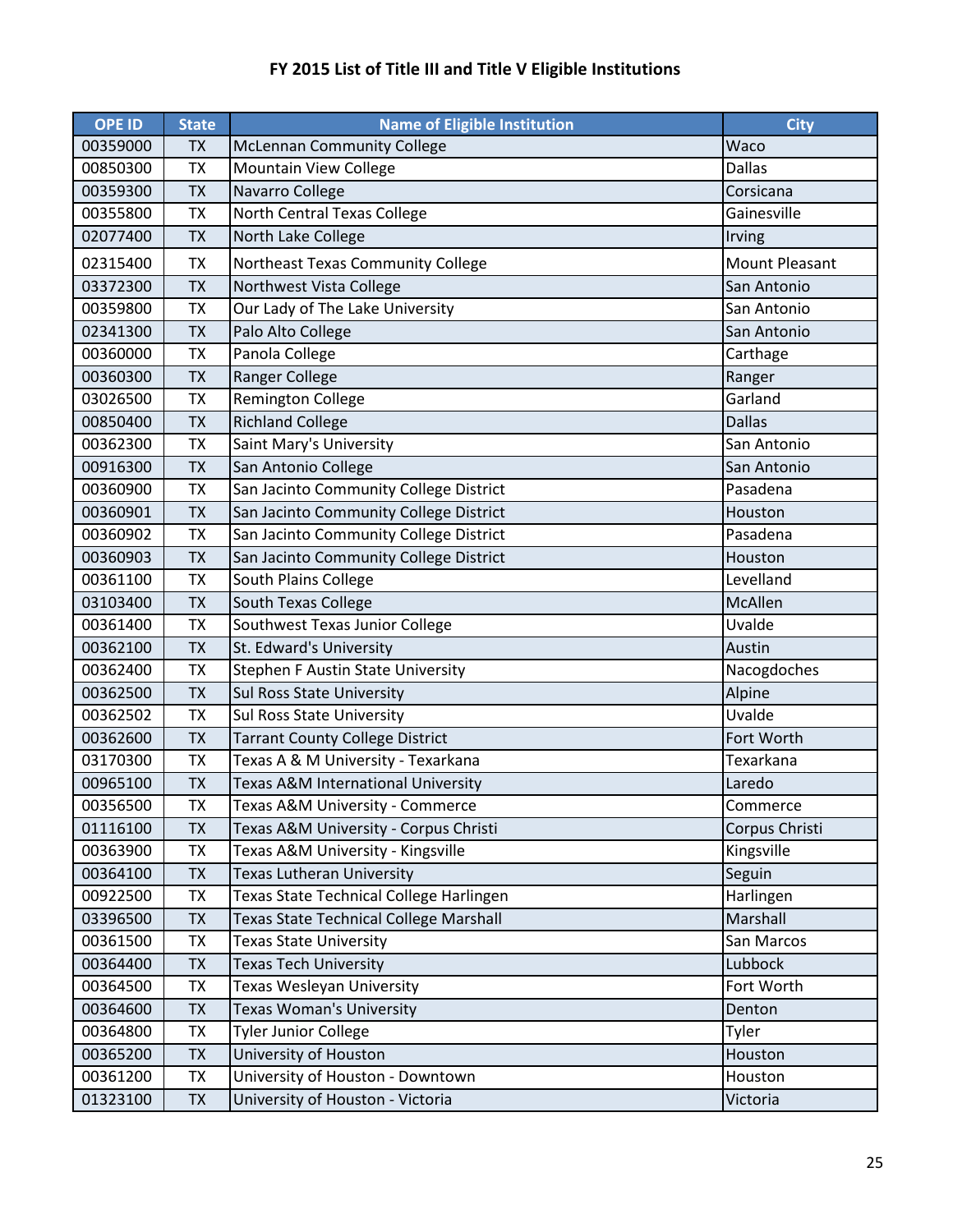| <b>OPE ID</b> | <b>State</b> | <b>Name of Eligible Institution</b>                      | <b>City</b>          |
|---------------|--------------|----------------------------------------------------------|----------------------|
| 00359412      | TX           | University of North Texas                                | <b>Dallas</b>        |
| 00365400      | <b>TX</b>    | University of Saint Thomas                               | Houston              |
| 00359900      | <b>TX</b>    | University of Texas - Pan American                       | Edinburg             |
| 00365600      | <b>TX</b>    | University of Texas at Arlington                         | Arlington            |
| 03064600      | <b>TX</b>    | University of Texas at Brownsville                       | <b>Brownsville</b>   |
| 00366100      | <b>TX</b>    | University of Texas at El Paso                           | El Paso              |
| 01011500      | <b>TX</b>    | University of Texas at San Antonio                       | San Antonio          |
| 00365900      | <b>TX</b>    | University of Texas Health Science Center at San Antonio | San Antonio          |
| 00993000      | <b>TX</b>    | University of Texas of the Permian Basin                 | Odessa               |
| 00357800      | <b>TX</b>    | University of the Incarnate Word                         | San Antonio          |
| 01006000      | <b>TX</b>    | Vernon College                                           | Vernon               |
| 00366200      | <b>TX</b>    | Victoria College                                         | Victoria             |
| 00522000      | UT           | Salt Lake Community College                              | Salt Lake City       |
| 00367707      | UT           | <b>Utah State University</b>                             | <b>Blanding</b>      |
| 00402700      | UT           | <b>Utah Valley University</b>                            | Orem                 |
| 00370200      | VA           | <b>Averett University</b>                                | Danville             |
| 00681900      | VA           | <b>Blue Ridge Community College</b>                      | <b>Weyers Cave</b>   |
| 00498800      | VA           | Central Virginia Community College                       | Lynchburg            |
| 00375800      | VA           | Danville Community College                               | Danville             |
| 00374800      | VA           | <b>Eastern Shore Community College</b>                   | Melfa                |
| 00371100      | VA           | Ferrum College                                           | Ferrum               |
| 00400400      | VA           | John Tyler Community College                             | Chester              |
| 00372000      | VA           | Lynchburg College                                        | Lynchburg            |
| 00962900      | VA           | Mountain Empire Community College                        | <b>Big Stone Gap</b> |
| 00522300      | VA           | New River Community College                              | <b>Dublin</b>        |
| 00372700      | VA           | Northern Virginia Community College                      | Annandale            |
| 00915900      | VA           | Paul D. Camp Community College                           | Franklin             |
| 00992800      | VA           | Piedmont Virginia Community College                      | Charlottesville      |
| 00866100      | VA           | Southside Virginia Community College                     | Alberta              |
| 00687100      | <b>VA</b>    | Thomas Nelson Community College                          | Hampton              |
| 00371200      | VA           | <b>Tidewater Community College</b>                       | Norfolk              |
| 00374700      | VA           | University of Virginia's College at Wise (The)           | Wise                 |
| 00376000      | VA           | Virginia Western Community College                       | Roanoke              |
| 00368500      | VT           | College of Saint Joseph                                  | Rutland              |
| 00368600      | VT           | <b>Goddard College</b>                                   | Plainfield           |
| 00368800      | VT           | Johnson State College                                    | Johnson              |
| 00368900      | VT           | Lyndon State College                                     | Lyndonville          |
| 00369800      | VT           | <b>Vermont Technical College</b>                         | Randolph Center      |
| 00530600      | <b>WA</b>    | <b>Bates Technical College</b>                           | Tacoma               |
| 00376900      | WA           | <b>Bellevue College</b>                                  | <b>Bellevue</b>      |
| 00499900      | WA           | <b>Bellingham Technical College</b>                      | Bellingham           |
| 00377000      | <b>WA</b>    | <b>Big Bend Community College</b>                        | Moses Lake           |
| 00377300      | WA           | Clark College                                            | Vancouver            |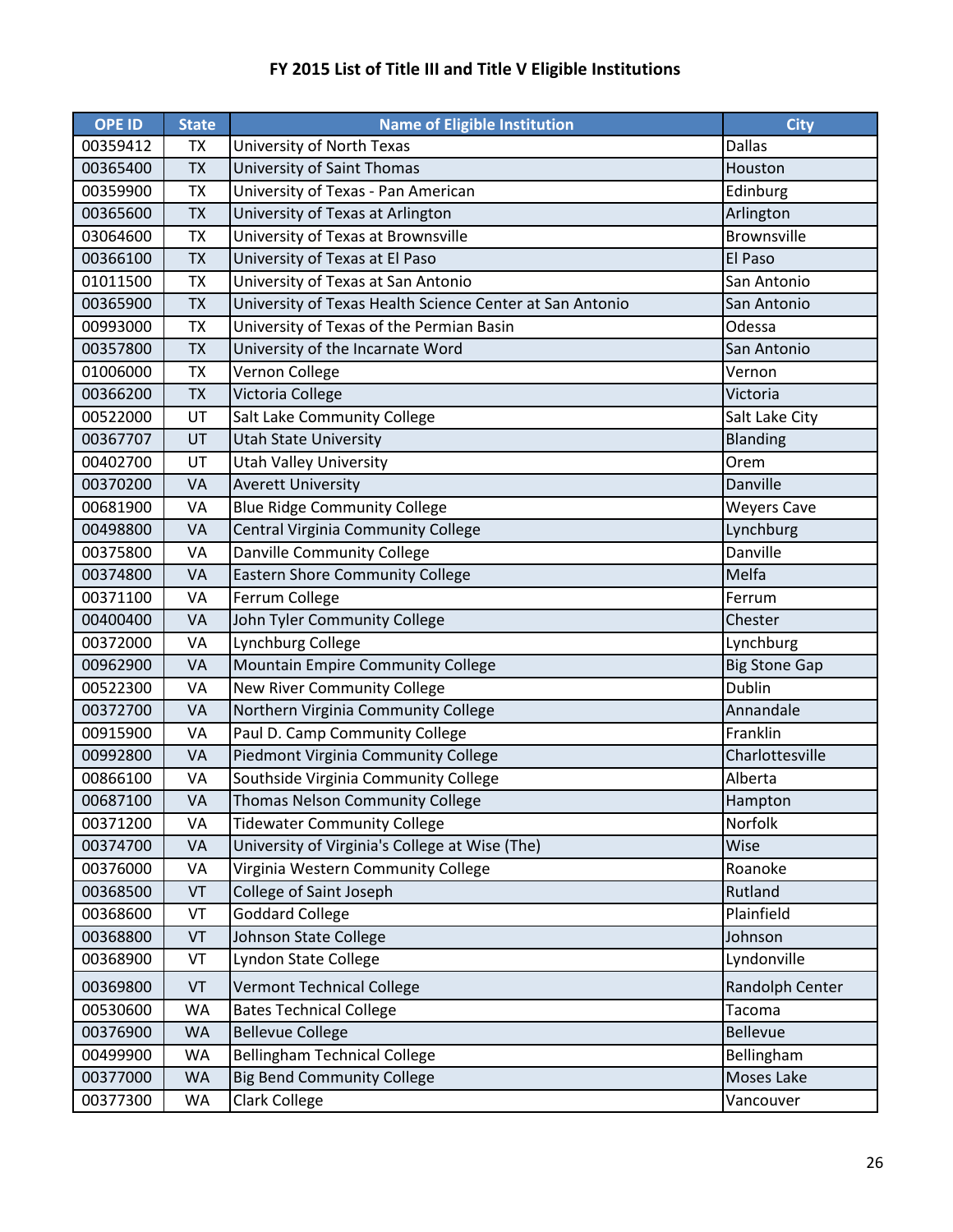| <b>OPE ID</b> | <b>State</b> | <b>Name of Eligible Institution</b>                 | <b>City</b>    |
|---------------|--------------|-----------------------------------------------------|----------------|
| 00575200      | <b>WA</b>    | <b>Clover Park Technical College</b>                | Lakewood       |
| 00377400      | <b>WA</b>    | Columbia Basin College                              | Pasco          |
| 00377500      | <b>WA</b>    | Eastern Washington University                       | Cheney         |
| 00815500      | <b>WA</b>    | Evergreen State College (The)                       | Olympia        |
| 00377900      | <b>WA</b>    | <b>Grays Harbor College</b>                         | Aberdeen       |
| 00378000      | <b>WA</b>    | <b>Green River Community College</b>                | Auburn         |
| 00377700      | <b>WA</b>    | <b>Heritage University</b>                          | Toppenish      |
| 00378100      | <b>WA</b>    | <b>Highline College</b>                             | Des Moines     |
| 00537300      | <b>WA</b>    | Lake Washington Institute of Technology             | Kirkland       |
| 00378200      | <b>WA</b>    | Lower Columbia College                              | Longview       |
| 00970400      | <b>WA</b>    | North Seattle College                               | Seattle        |
| 01043400      | <b>WA</b>    | <b>Renton Technical College</b>                     | Renton         |
| 00378700      | <b>WA</b>    | Seattle Central Community College                   | Seattle        |
| 00379100      | <b>WA</b>    | <b>Shoreline Community College</b>                  | Shoreline      |
| 00379200      | <b>WA</b>    | <b>Skagit Valley College</b>                        | Mount Vernon   |
| 00970600      | <b>WA</b>    | South Seattle Community College                     | Seattle        |
| 00379300      | <b>WA</b>    | <b>Spokane Community College</b>                    | Spokane        |
| 00954400      | <b>WA</b>    | Spokane Falls Community College                     | Spokane        |
| 00379600      | <b>WA</b>    | <b>Tacoma Community College</b>                     | Tacoma         |
| 00383200      | WI           | Alverno College                                     | Milwaukee      |
| 00539000      | WI           | <b>Blackhawk Technical College</b>                  | Janesville     |
| 00383900      | WI           | Carthage College                                    | Kenosha        |
| 00530400      | WI           | Chippewa Valley Technical College                   | Eau Claire     |
| 00384200      | WI           | Concordia University                                | Mequon         |
| 00538900      | WI           | <b>Gateway Technical College</b>                    | Kenosha        |
| 00386100      | WI           | <b>Marian University</b>                            | Fond Du Lac    |
| 00386600      | WI           | Milwaukee Area Technical College                    | Milwaukee      |
| 00386900      | WI           | <b>Mount Mary University</b>                        | Milwaukee      |
| 00389200      | WI           | Saint Norbert College                               | <b>DePere</b>  |
| 00385000      | WI           | Silver Lake College of the Holy Family              | Manitowoc      |
| 00391900      | WI           | University of Wisconsin - LaCrosse                  | La Crosse      |
| 00392500      | WI           | University of Wisconsin - Superior                  | Superior       |
| 00389700      | WI           | University of Wisconsin Colleges                    | Madison        |
| 00391100      | WI           | Viterbo University                                  | La Crosse      |
| 00380600      | <b>WV</b>    | <b>Alderson Broaddus University</b>                 | Philippi       |
| 00380800      | <b>WV</b>    | <b>Bethany College</b>                              | Bethany        |
| 03957300      | <b>WV</b>    | Blue Ridge Community and Technical College          | Martinsburg    |
| 00380900      | WV           | <b>Bluefield State College</b>                      | Bluefield      |
| 00381000      | <b>WV</b>    | <b>Concord University</b>                           | Athens         |
| 00381100      | WV           | Davis & Elkins College                              | Elkins         |
| 04119000      | <b>WV</b>    | Eastern West Virginia Community & Technical College | Moorefield     |
| 03960300      | WV           | New River Community and Technical College           | <b>Beckley</b> |
| 00381900      | <b>WV</b>    | <b>Ohio Valley University</b>                       | Vienna         |